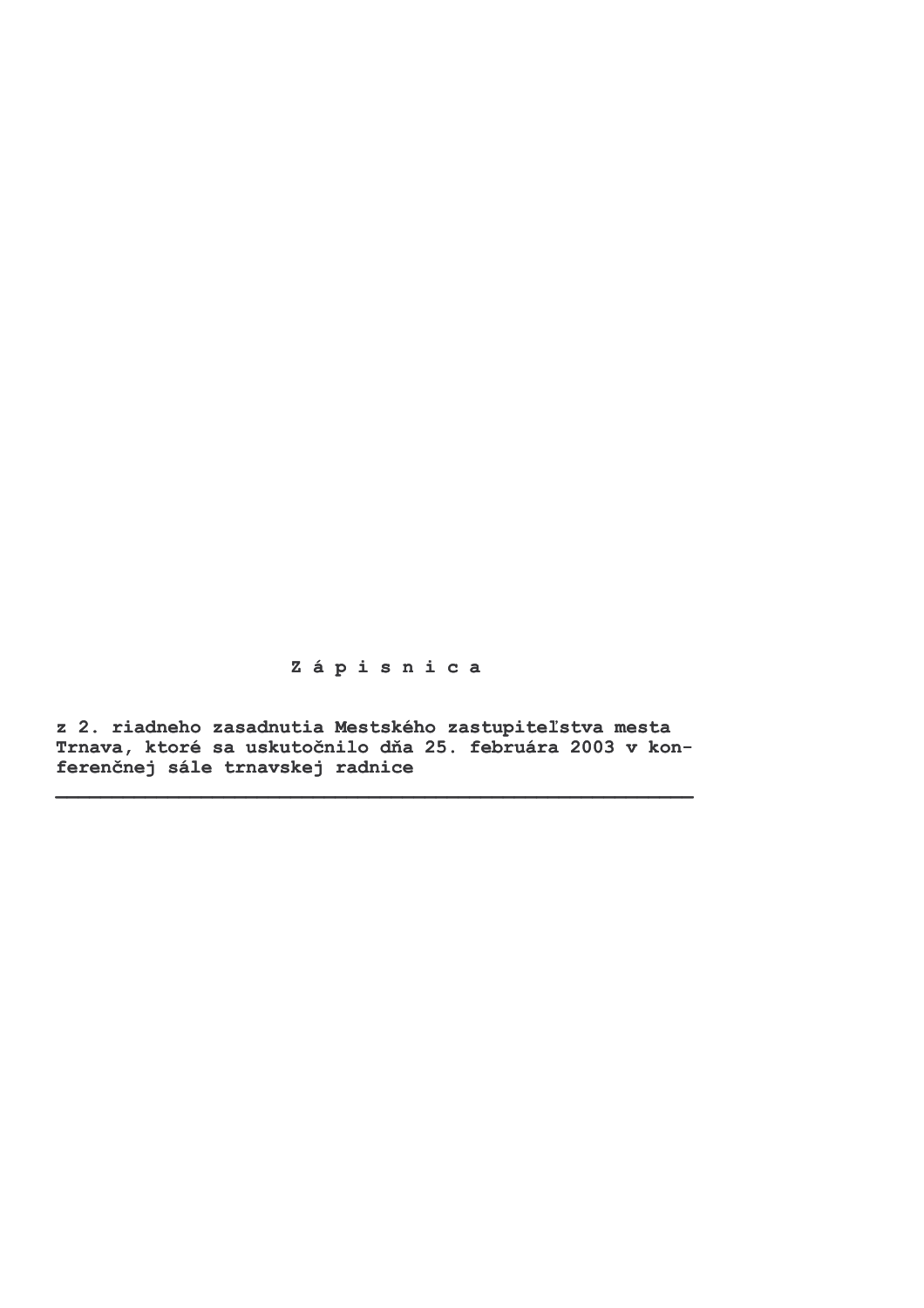Mestské zastupiteľstvo mesta Trnava

# Zápisnica

z 2. riadneho zasadnutia Mestského zastupiteľstva mesta Trnava, ktoré sa uskutočnilo dňa 25. februára 2003 v konferenčnej sále trnavskej radnice

Prítomní:

- primátor mesta 30 poslancov MZ mesta Trnava hlavný kontrolór mesta náčelník mestskej polície prednosta mestského úradu
	- 8 vedúcich odborov MsÚ 2 vedúci oddelení MsÚ
	- tlačový tajomník mesta
	- 3 riaditelia mestských organizácií
	- 4 riaditelia základných škôl riaditeľka domova dôchodcov
	- 1 zástupca orgánu štátnej správy
	- 1 novinár
	- 8 občanov
		- zapisovateľka

Program:

- a) Otvorenie
- 1.1) Návrh Všeobecne záväzného nariadenia o niektorých podmienkach držania psov v meste Trnava
- $2.1)$ Návrh Všeobecne záväzného nariadenia o sociálnej pomoci na výkon niektorých ustanovení zákona o sociálnej pomoci a stanovenie výšky úhrad
- 3.1) Návrh Všeobecne záväzného nariadenia o poskytovaní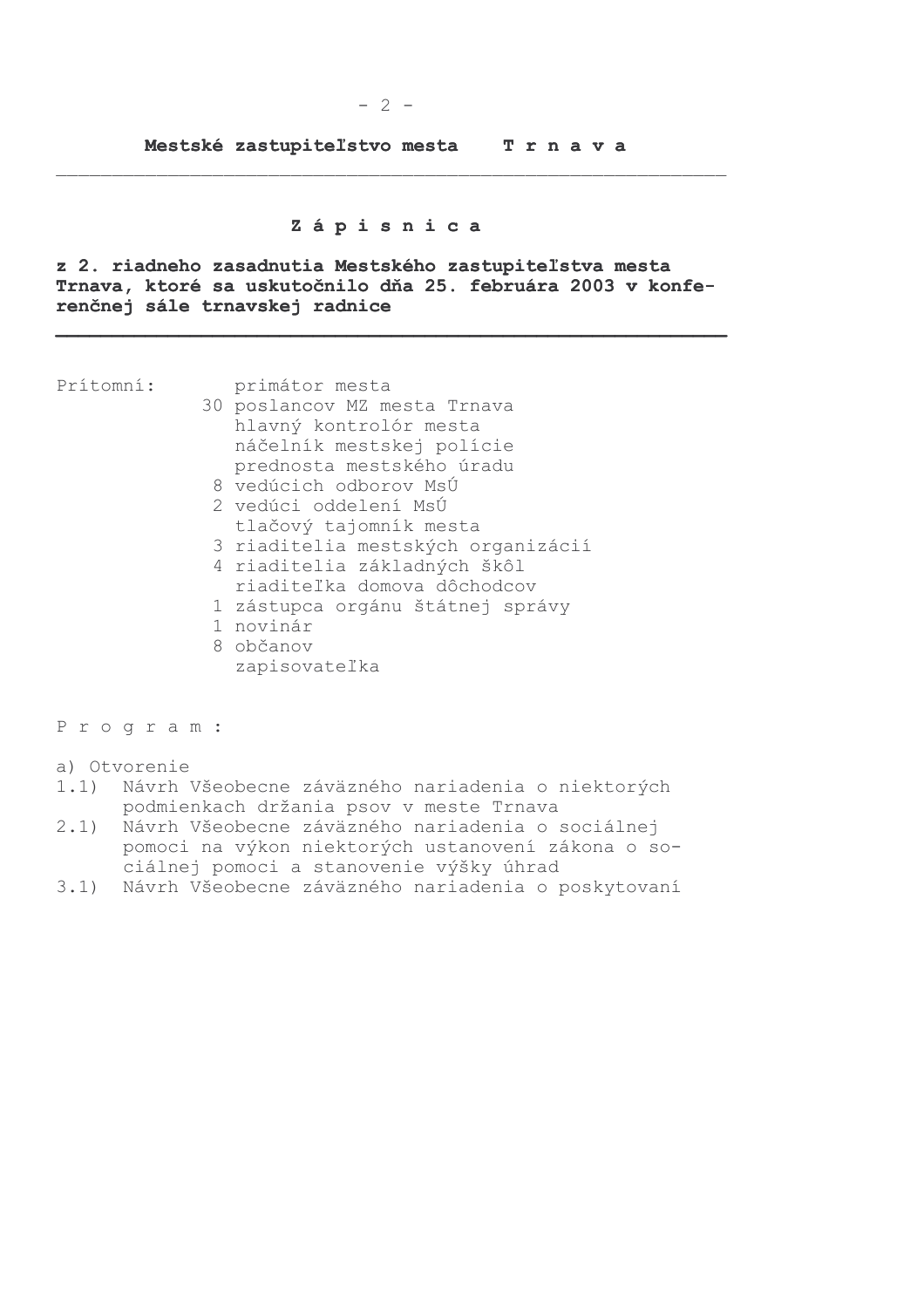jednorazových dávok sociálnej pomoci

- $4.1)$ Návrh na zloženie stálych komisií mestského zastupiteľstva z neposlancov vo volebnom období  $2003 - 2006$
- Návrh na zloženie výborov mestských častí z radov  $4.2)$ obyvateľov mesta vo volebnom období 2003-2006
- Správa o priebehu a konečnom zúčtovaní Tradičného  $5.1)$ trnavského jarmoku v roku 2002
- Správa o priebehu a konečnom zúčtovaní Vianočných  $6.1)$ trhov v roku 2002
- $7.1)$ Organizačné zabezpečenie a návrh na zriadenie organizačného štábu 18. ročníka Medzinárodnej speváckej súťaže M.Sch. Trnavského
- Návrh na zlúčenie Riadiaceho výboru Programu Zdravé  $8.1)$ mesto Trnava a Koordinačnej rady primátora mesta pre protidrogovú prevenciu
- 9.1) Informatívna správa o aktivitách v rámci Plánu zdravia mesta Trnava za rok 2002
- 10.1) Majetkové záležitosti
- 11.1) Predaj bytov
- 12.1) Návrh na udelenie ocenení mesta Trnava jednotlivcom a kolektívom v zmysle VZN č. 165/2001
- 13.1) Správa o uskutočnených metódach a postupoch verejného obstarávania v II. polroku 2002
- 14.1) Správa o činnosti Mestskej polície mesta Trnava za obdobie od 1.1.2002 do 31.12.2002
- 14.2) Štatistický prehľad o stave kriminality, verejného poriadku a dopravnej nehodovosti v služobnom obvode OO PZ Trnava
- 15.1) Vstup mesta za člena Francúzsko-Slovenskej obchodnej komory
- 16.1) Odpustenie úroku z omeškania za neuhradené faktúry za dodávku tepelnej energie
- 17.1) Poskytnutie daru na zateplenie Katedrály sv. Jána Krstiteľa a reštaurovanie jej svätyne
- 18.1) Informatívna správa o rozbore podaní a výsledkoch kontrolnej činnosti za rok 2002
- 19.1) Plnenie uznesení mestského zastupiteľstva, ktorých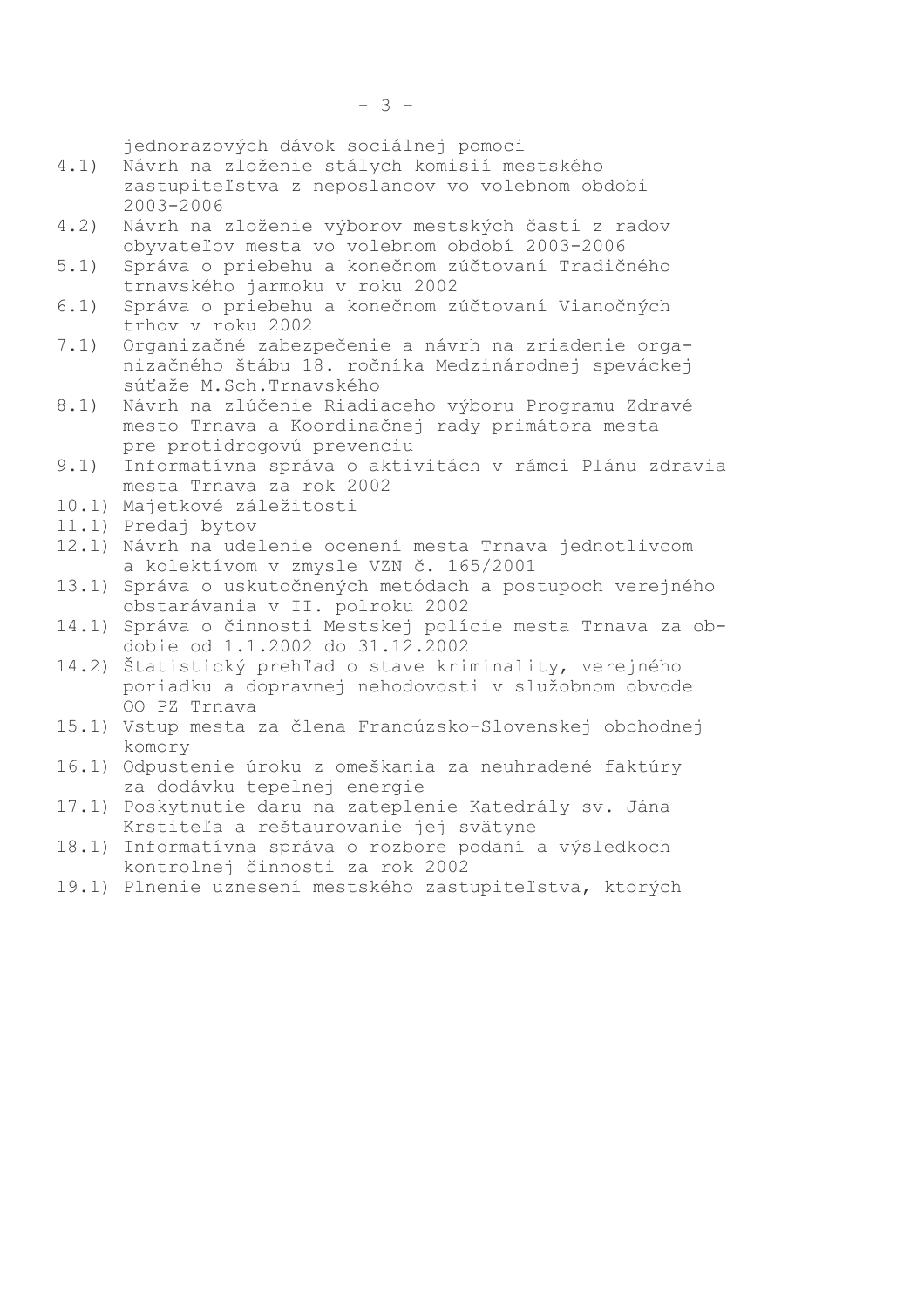termín plnenia je do 5.2.2003 20) R ô z n e 21) Interpelácie poslancov mestského zastupiteľstva 22) Rekapitulácia uznesení

 $23)$  Záver

Rokovanie Mestského zastupiteľstva mesta Trnava prišiel pozdraviť aj pán Eduard Kukan, minister zahraničných vecí SR, ktorý mesto Trnava navštívil v súvislosti s akciami spojenými s prístupovými procesmi vstupu Slovenska do Európskej únie a NATO.

2. riadne zasadnutie Mestského zastupiteľstva mesta Trnava otvoril a viedol Ing. Štefan Bošnák, primátor mesta. Privítal prítomných poslancov mestského zastupiteľstva a ostatných prizvaných. Počas rokovania poveril vedením rokovania mestského zastupiteľstva Ing. Butka, zástupcu primátora.

Po úvodnej časti primátor mesta skonštatoval, že na zasadnutí je prítomných celkom 25 poslancov, takže mestské zastupiteľstvo bolo uznášaniaschopné. (V priebehu rokovania sa zvýšil počet poslancov na 30.) Podotkol, že z dnešného rokovania mestského zastupiteľstva sa písomne ospravedlnila Ing. Drábiková a telefonicky Ing. Haščík, ktorý príde neskôr.

Za overovateľov zápisnice z 2. riadneho zasadnutia mestského zastupiteľstva boli určení poslanci MZ: Ing. Jozef Tomek a Ing. Ján Albert.

Na rokovaní sa overovali zápisnice: \* z 1. riadneho zasadnutia, ktoré sa uskutočnilo dňa 7.1.2003. Za overovateľov zápisnice (Ing. Haščík a Ing. Česnek) vystúpil Ing. Karol Česnek, ktorý konštatoval, že zápisnica je v súlade s priebehom rokovania. \* z mimoriadneho zasadnutia, ktoré sa uskutočnilo dňa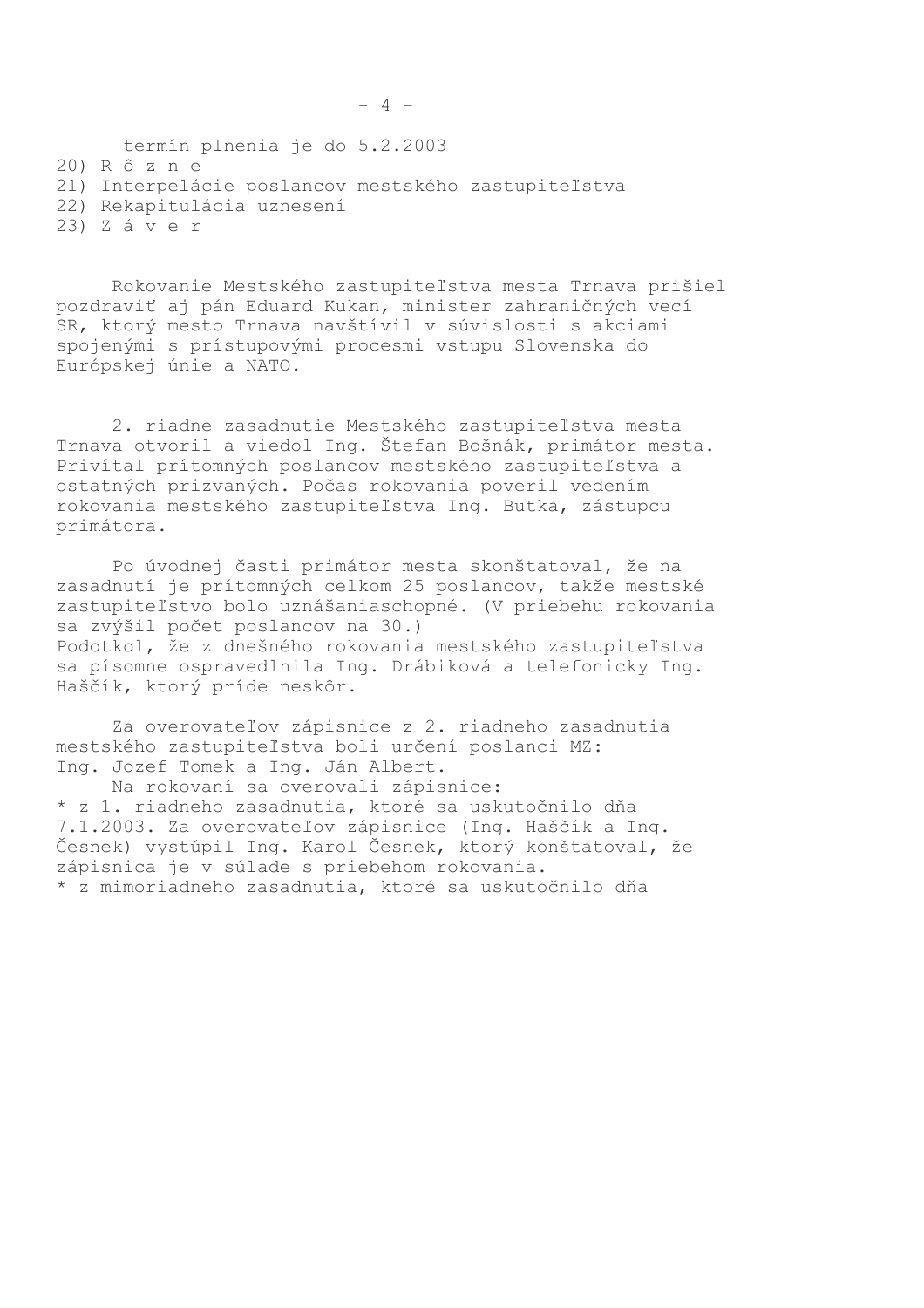23.1.2003. Za overovateľov zápisnice (MUDr. Pavelek a Mgr. Zachar) vystúpil Mgr. Zachar s prehlásením, že zápisnica zachytila priebeh rokovania v plnom rozsahu.

Mestská rada do pracovného predsedníctva určila poslancov MZ: MUDr. Boženu Štegmannovú a Ing. Karola Česneka. Na zasadnutí mestského zastupiteľstva boli do pracovného predsedníctva doplnení poslanci MZ: Inq. Vladimír Butko a MUDr. Milan Paulini.

Mestská rada odporučila za predsedu návrhovej komisie pána Eduarda Čechoviča, poslanca MZ. Na zasadnutí mestského zastupiteľstva boli za členov návrhovej komisie odporučení poslanci MZ: Ing. Blažena Královičová a MUDr. Martin Heriban.

Pripomienky k zloženiu návrhovej komisie neboli vznesené. Hlasovaním (21:0:2) bolo jej zloženie schválené.

Mestská rada mesta Trnava na svojom zasadnutí dňa 18. februára 2003 odporučila: a) materiál "Návrh na povolenie spracovania zmeny ÚPN mesta Trnava" označiť ako 20.1. b) materiál č. 10.20. "Zaradenie majetku mesta do ponukového konania" prepracovať, t.j. do materiálu doplniť pozemky s inými parcelnými číslami a doplniť tiež predbežné podmienky ponukového konania. Avšak podľa skutkového stavu v uvedenom území sa iné voľné pozemky vo vlastníctve mesta nenachádzajú. Vzhľadom k tomu, že na predmetných pozemkoch (uvedených v materiáli č. 10.20.) sa plánuje výstavba polyfunkčných objektov s prevahou bytov a podzemnými garážami v réžii mesta Trnava, materiál sa odporúča z rokovania mestského

Na rokovaní mestského zastupiteľstva odzneli nasledovné pripomienky k programu rokovania mestského zastupiteľstva:

zastupiteľstva vyradiť.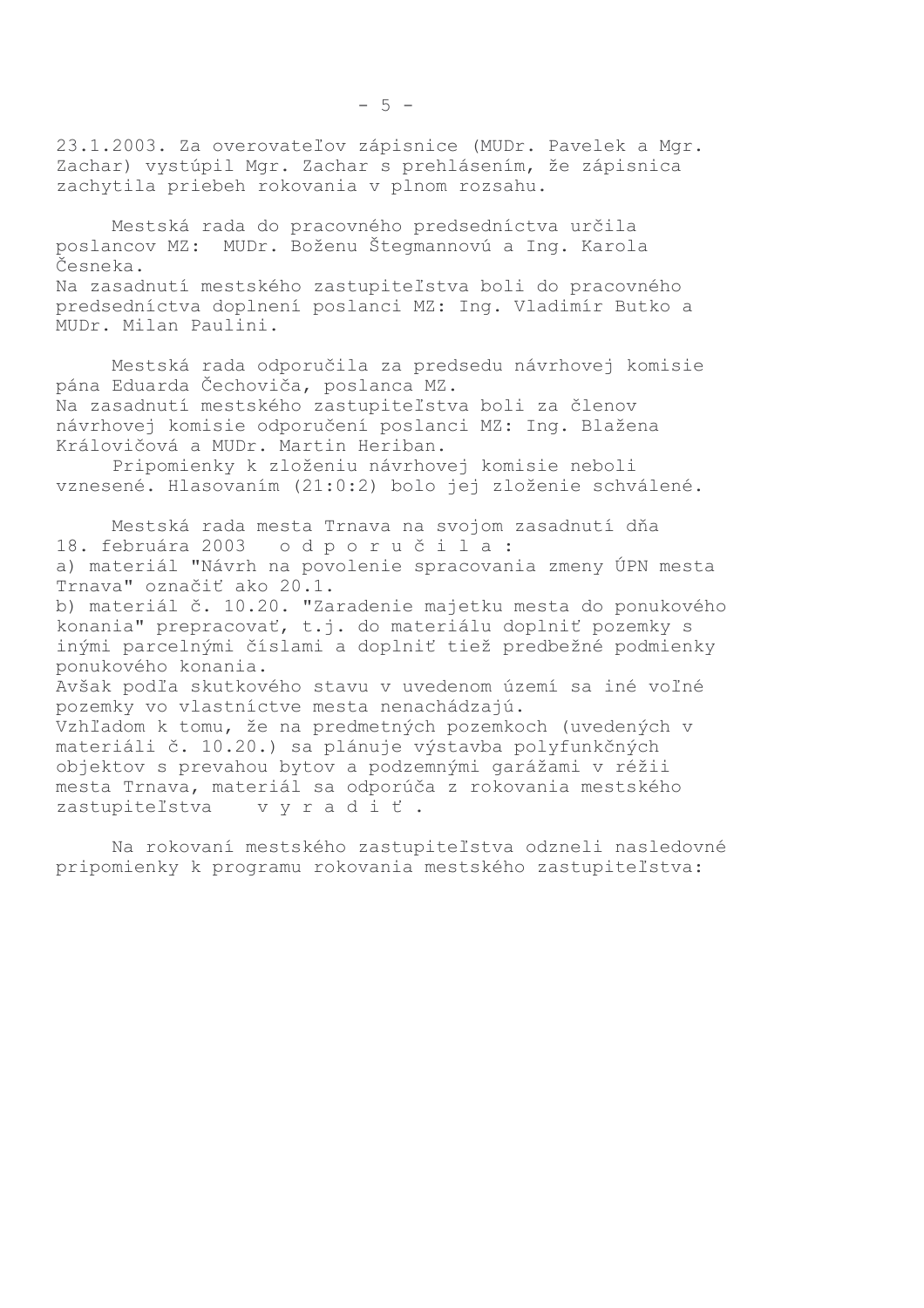Ing. Bošnák, primátor mesta - podotkol, že materiál č. 10.20 poslanci mestského zastupiteľstva dostali prepracovaný pri prezentácii. Odporučil ho preto prerokovať v predloženom znení. Zároveň odporučil materiál, týkajúci sa zmeny konateľa v spoločnosti Trnavatel prerokovať v bode "rôzne" ako materiál č. 20.2. Ing. Butko, zástupca primátora - materiál č. 2.1. a materiál č. 3.1. odporučil prerokovať pred bodom 12.1. Ako dôvod uviedol, že spravodajcom týchto materiálov je Ing. Daučo, ktorý zabezpečuje ešte niektoré záležitosti súvisiace s návštevou pána Kukana. Kontrolný súčet poslancov MZ: 25.

Hlasovaním (24:0:1) bolo prijaté odporúčanie mestskej rady i Ing. Butka.

Hlasovaním (25:0:0) bol schválený program rokovania mestského zastupiteľstva.

Po schválení programu rokovania poslanci pristúpili k prerokovávaniu materiálov v zmysle schváleného programu.

## Materiál č. 1.1. - Návrh VZN o niektorých podmienkach držania psov v meste Trnava

Spravodajca: p. Eduard Čechovič

Mestská rada mesta Trnava hlasovaním odporučila materiál na rokovanie mestského zastupiteľstva s nasledovnými pripomienkami:

| a) $v c1.4 ods.2$                                    |
|------------------------------------------------------|
| vypustiť text "Na verejnom priestranstve musí mať    |
| nebezpečný pes nasadený náhubok."                    |
| b) v čl. 5 upraviť text v zmysle § 6 zákona č.       |
| 282/2002 Z.z., ktorým sa upravujú niektoré podmienky |
| držania psov nasledovne:                             |

v čl. 5 v ods. 1) za prvú vetu sa vkladá text ...Na miestach, kde je voľný pohyb psa povolený,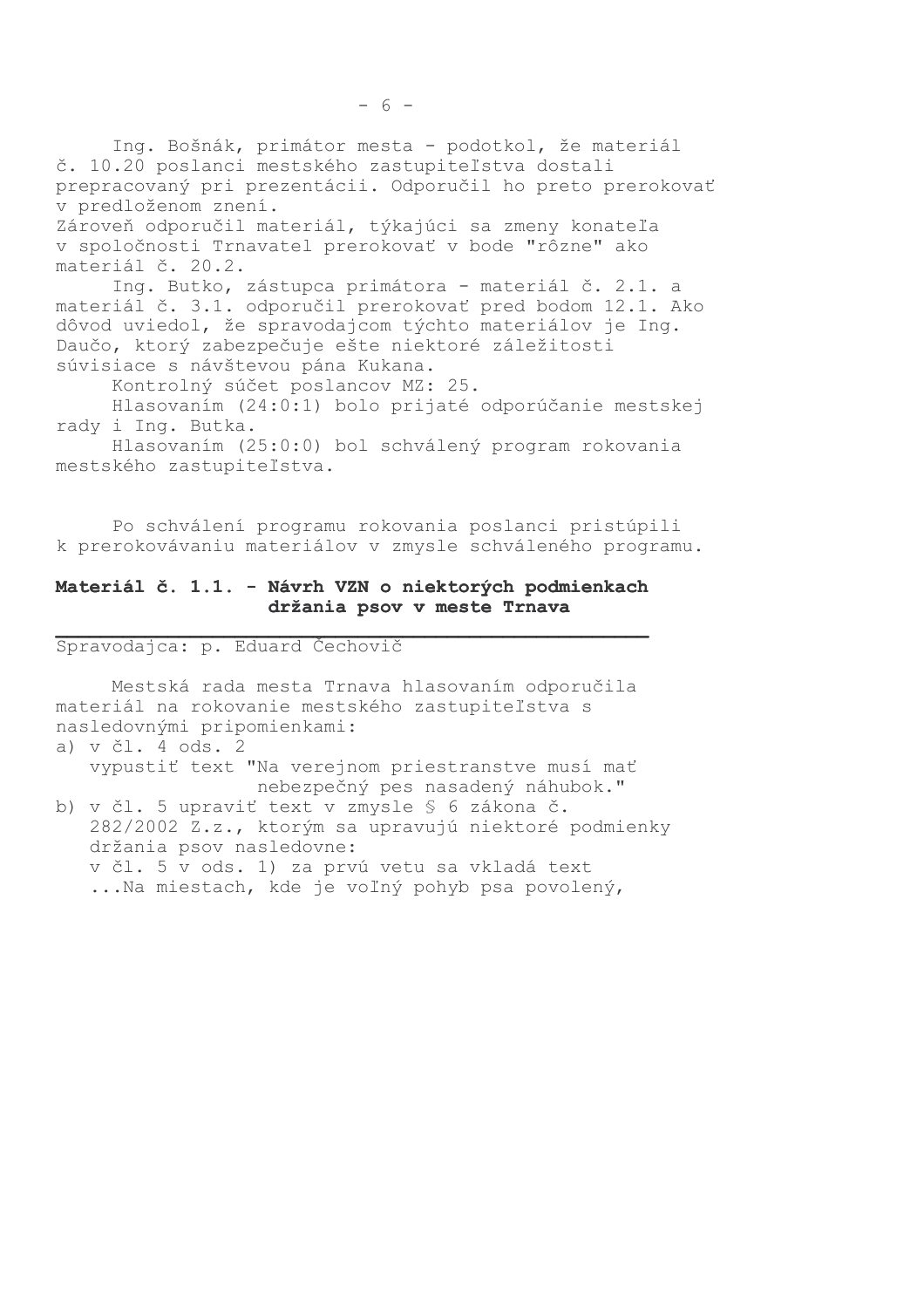```
-7-umiestni mesto kontajnery vhodné na zhromažďovanie
      výkalov a zabezpečí priebežné hygienické odstraňo-
      vanie ich obsahu. (ďalej pokračuje pôvodný text)
c) pôvodný text v bode 2) návrhu uznesenia označiť
   ako ...a...
   doplniť nový bod b) s textom:
   ... rozpracovať a zrealizovať úlohy vyplývajúce
      z čl. 4 ods. 9 predmetného VZN
      Termín: do 31.3.2003, trvalý
Rozprava na rokovaní mestského zastupiteľstva:
     Hric - podotkol, že komisia životného prostredia sa
materiálom zaoberala na svojom zasadnutí dňa 4.2.2003 a
konštatovala, že podmienky držania psov sú málo prísne.
Zákon zmeniť nemožno, preto odporučila materiál na rokovanie
mestského zastupiteľstva.
     Ing. Báňas - žiadal zadefinovať nebezpečného psa podľa
určenia príslušného orgánu a do tejto kategórie by zaradil
všetky bojové plemená.
V čl. 3 ods. 6) navrhol zvýšiť poplatkok u nebezpečných psov
x2 a u psov, ktorí sú vyšší ako 50 cm v činžovných
domoch poplatok x2. Do čl. 6 odporúčal doplniť sankcie za
neplnenie čl. 5 - neodstránenie nečistôt napr. 100, - Sk.
     Hric - konštatoval, že nečistoty sú riešené v inom VZN
a predložené VZN rieši držanie psov.
     Čechovič, DUČMR - definícia nebezpečného psa je
uvedená v bode 2) na str. 5 a je to presná citácia zo
zákona. Mestské zastupiteľstvo nemôže postupovať nad rámec
zákona. Zo zákona vyplývajú aj poplatky.
     Kontrolný súčet poslancov MZ: 25.
Hlasovanie o návrhoch:
- mestskej rady: 22:0:2.
     Hlasovaním (23:0:2) bolo prijaté uznesenie MZ č. 14,
ktorým bolo schválené VZN č. 191.
Materiál č. 4.1. - Návrh na zloženie stálych komisií
                   MZ z neposlancov vo volebnom období
```
2003-2006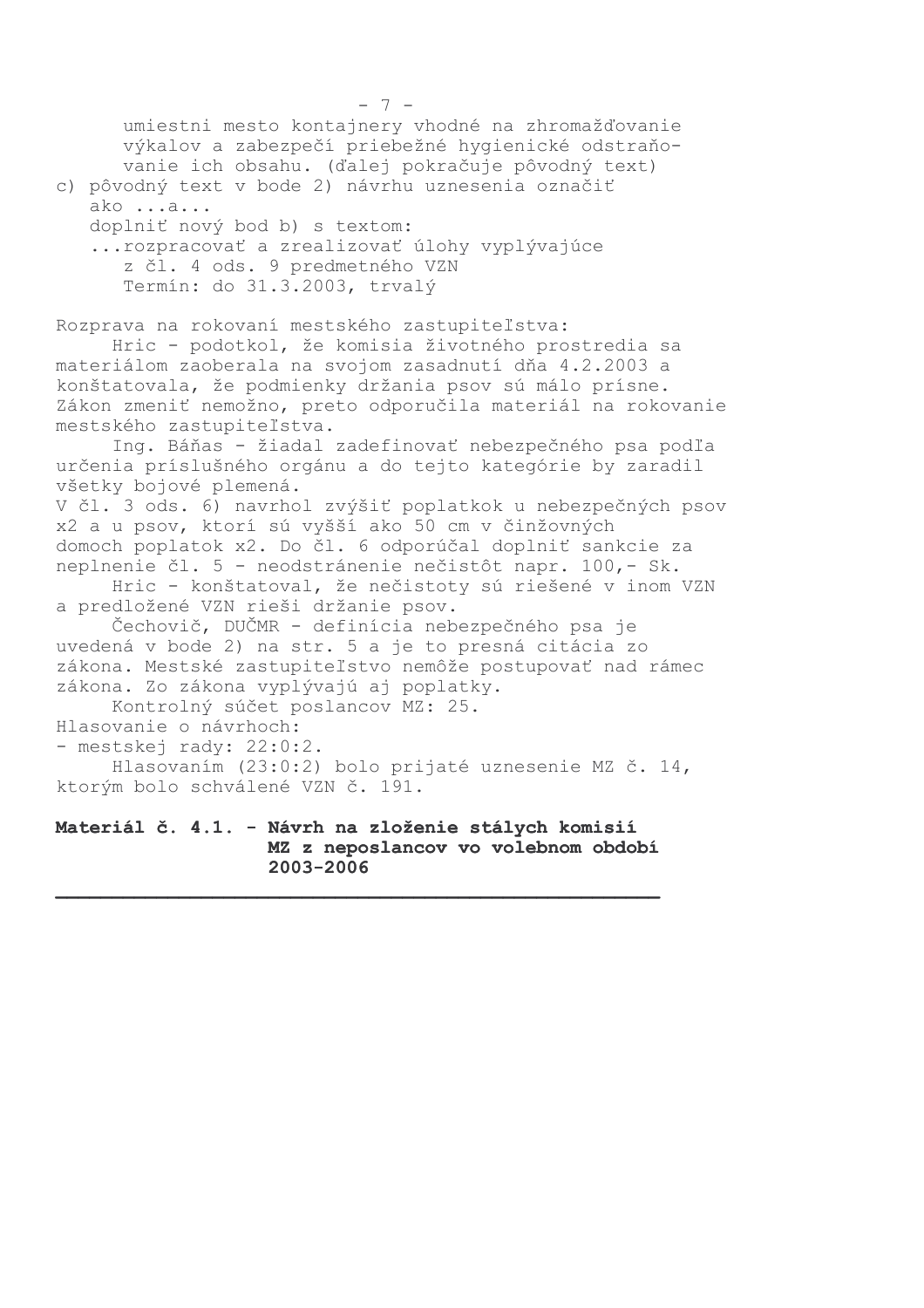Spravodajca MR: p. Karol Opatovský

Mestská rada mesta Trnava hlasovaním odporučila materiál na rokovanie mestského zastupiteľstva so zmenami, ktoré vyplynuli z návrhov politických strán: a) v návrhu uznesenia v bode lc) v Komisii mládeže a športu namiesto "Andrea Ristová, Trnava, Nerudova 6... ...Štefan Horváth, Trnava, Hlboká 4... b) v návrhu uznesenia v bode 1h) v Komisii životného prostredia a prírodných hodnôt namiesto "Ing. Jolana Blažová, Trnava, A.Žarnova č. 27... ... RNDr. František Okruhlica, Trnava, Botanická 7...

 $-8-$ 

Rozprava na rokovaní:

Nižnanský - pripomienkoval odporúčanie mestskej rady, v ktorom sa uvádza, že návrh vyplynul z rokovania politických strán. Podotkol, že ich komisia sa zišla a v termíne oznámila návrh na zostavenie komisií z neposlancov. Žiadal zdôvodniť, prečo prišlo k zmene.

Ing. Bošnák, primátor mesta - podotkol, že návrh bol politickými stranami predložený v termíne, nedostal sa však na zapracovanie. Daná skutočnosť bola pripomienkovaná na mestskej rade 2 subjektami, preto sa politické strany zišli a z toho vzišiel i predložený návrh. Predloženie návrhu komisiou nie je podmienkou zostavenia komisií z neposlancov.

Kramár - upozornil na chybu v písmene i), kde správne má byť ... Ing. Tibor Santa...

Kontrolný súčet poslancov MZ: 24.

Hlasovaním (19:1:4) boli prijaté odporúčania mestskej radv.

Hlasovaním (20:1:2) bolo prijaté uznesenie MZ č. 15.

#### Materiál č. 4.2. - Návrh na zloženie výborov mestských častí z radov obyvateľov mesta Trnava vo volebnom období 2003-2006

Spravodajca MR: p. Karol Opatovský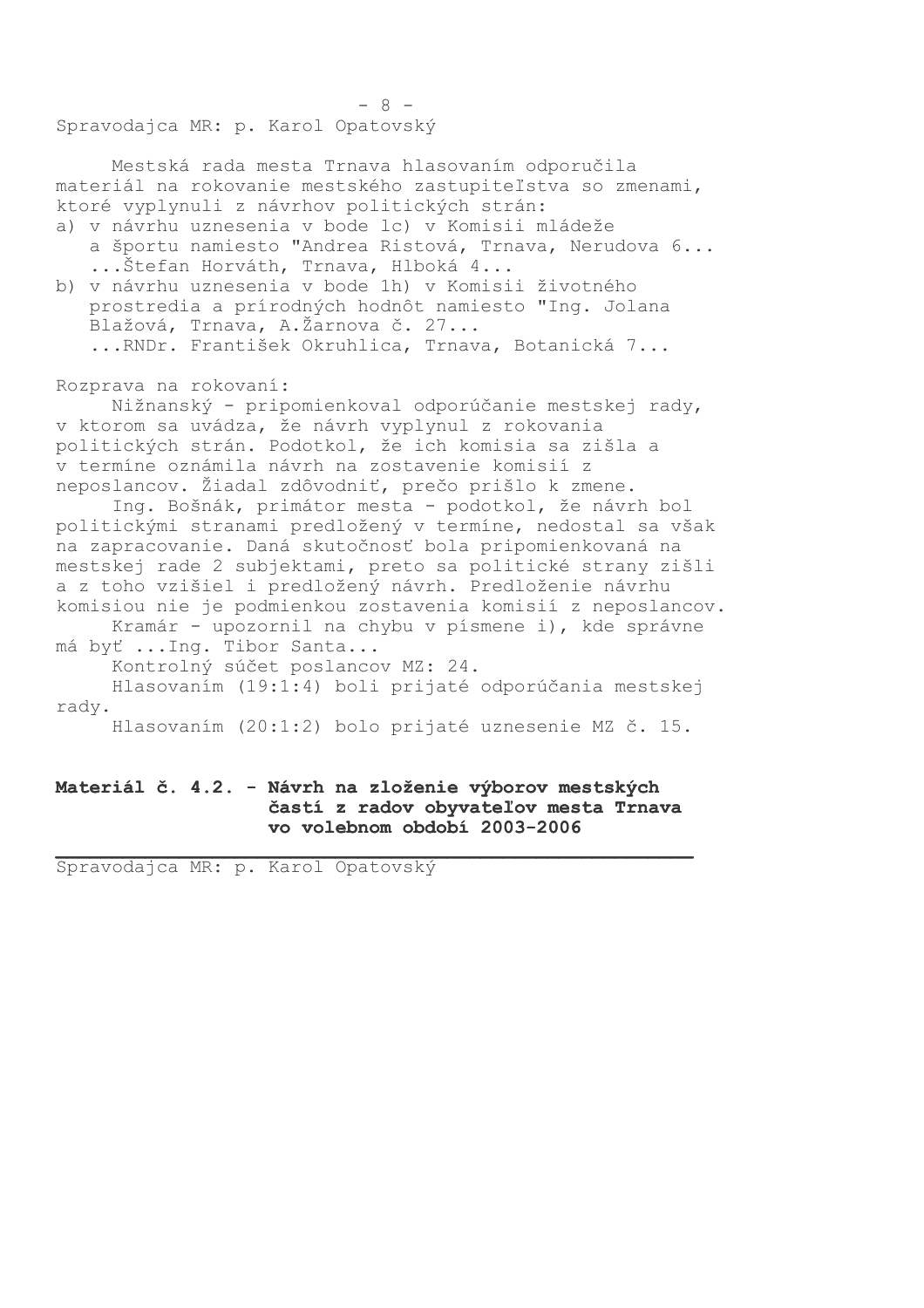Mestská rada mesta Trnava hlasovaním odporučila materiál na rokovanie mestského zastupiteľstva s nasledovnými úpravami: a) v bode 1) návrhu uznesenia doplniť VMČ č. 4 o nasledovných členov: 2. Mgr. Táňa Karásková, Trnava, T. Tekela 26 3. Štefan Horváth, Trnava, Hlboká 4 b) na str. 2-4/2/3 oprava mena navrhovaného člena výboru ... Ernest Sukop... Rozprava na rokovaní: Ing. Báňas - odporučil do VMČ č. 4 zaradiť ako členov Ing. Ľudovíta Bařinku zo Zavarskej ulice a Editu Rašlíkovú z Vančurovej ulice. Uviedol, že sa jedná o členov z časti Vozovka, ktorí aktívne pracovali i v minulom volebnom období. Ing. Butko, zástupca primátora - konštatoval, že Vozovka a Družba tvorí volebný obvod č. 4. Vzhľadom k tomu, že do termínu sa nepodarilo predložiť návrh na doplnie členov VMČ č. 4, predložený návrh zobral ako návrh predsedu VMČ. Kontrolný súčet poslancov MZ:24. Hlasovanie o návrhoch: - mestskej rady: 22:0:1 - Ing. Báňasa: 17:2:5. Hlasovaním (24:0:0) bolo prijaté uznesenie MZ č. 16.

#### Materiál č. 5.1. - Správa o priebehu a konečnom zúčtovaní **TTJ 2002**

Spravodajca MR: Ing. Jozef Tomek

Mestská rada mesta Trnava hlasovaním odporučila materiál na rokovanie mestského zastupiteľstva bez pripomienok.

Na rokovaní mestského zastupiteľstva k materiálu pripomienky neodzneli.

Hlasovaním (23:0:0) bolo prijaté uznesenie MZ č. 17.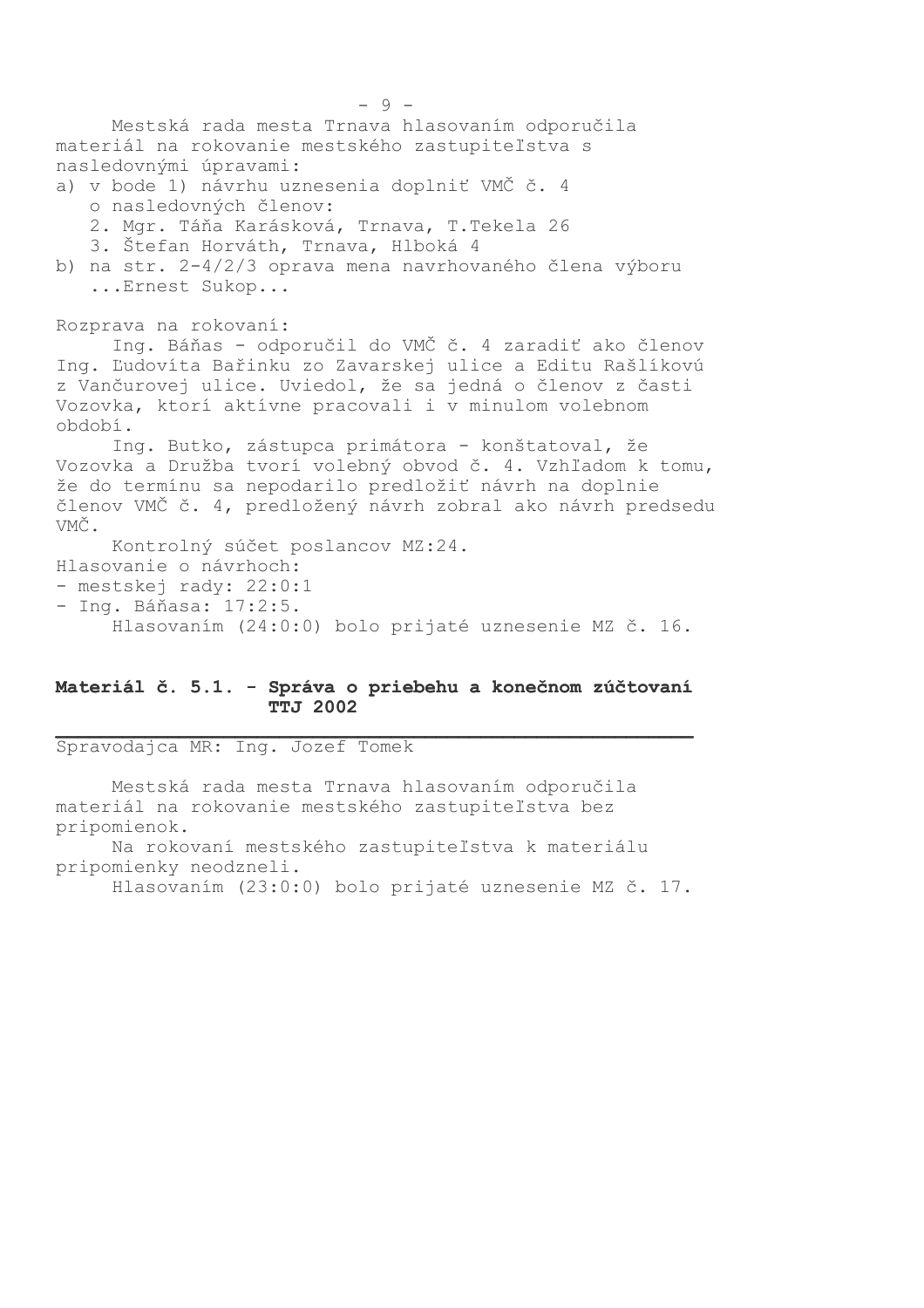# Materiál č. 6.1. - Správa o priebehu a konečnom zúčtovaní akcie Vianočné trhy 2002

Spravodajca MR: Ing. Jozef Tomek

Mestská rada mesta Trnava hlasovaním odporučila materiál na rokovanie mestského zastupiteľstva bez pripomienok. Na rokovaní mestského zastupiteľstva k materiálu pripomienky neodzneli. Hlasovaním (25:0:0) bolo prijaté uznesenie MZ č. 18.

# Materiál č. 7.1. - Organizačné zabezpečenie a návrh na zloženie organizačného štábu 18. ročníka Medzinárodnej speváckej súťaže M.Sch.Trnavského

Spravodajca MR: MUDr. Božena Štegmannová

Mestská rada mesta Trnava hlasovaním odporučila materiál na rokovanie mestského zastupiteľstva bez pripomienok.

Rozprava na rokovaní: Ing. Daučo, DUČMR - podotkol, že pre zaneprázdnenosť niektorých členov poroty sa termín konania súťaže bude presúvať na 25.-30.5.2003. Kontrolný súčet poslancov MZ: 25. Hlasovaním (25:0:0) bolo prijaté uznesenie MZ č. 19.

# Materiál č. 8.1. - Návrh na zlúženie Riadiaceho výboru programu Zdravé mesto Trnava a Koordinačnej rady primátora pre protidrogovú prevenciu

Spravodajca MR: MUDr. Gabriel Pavelek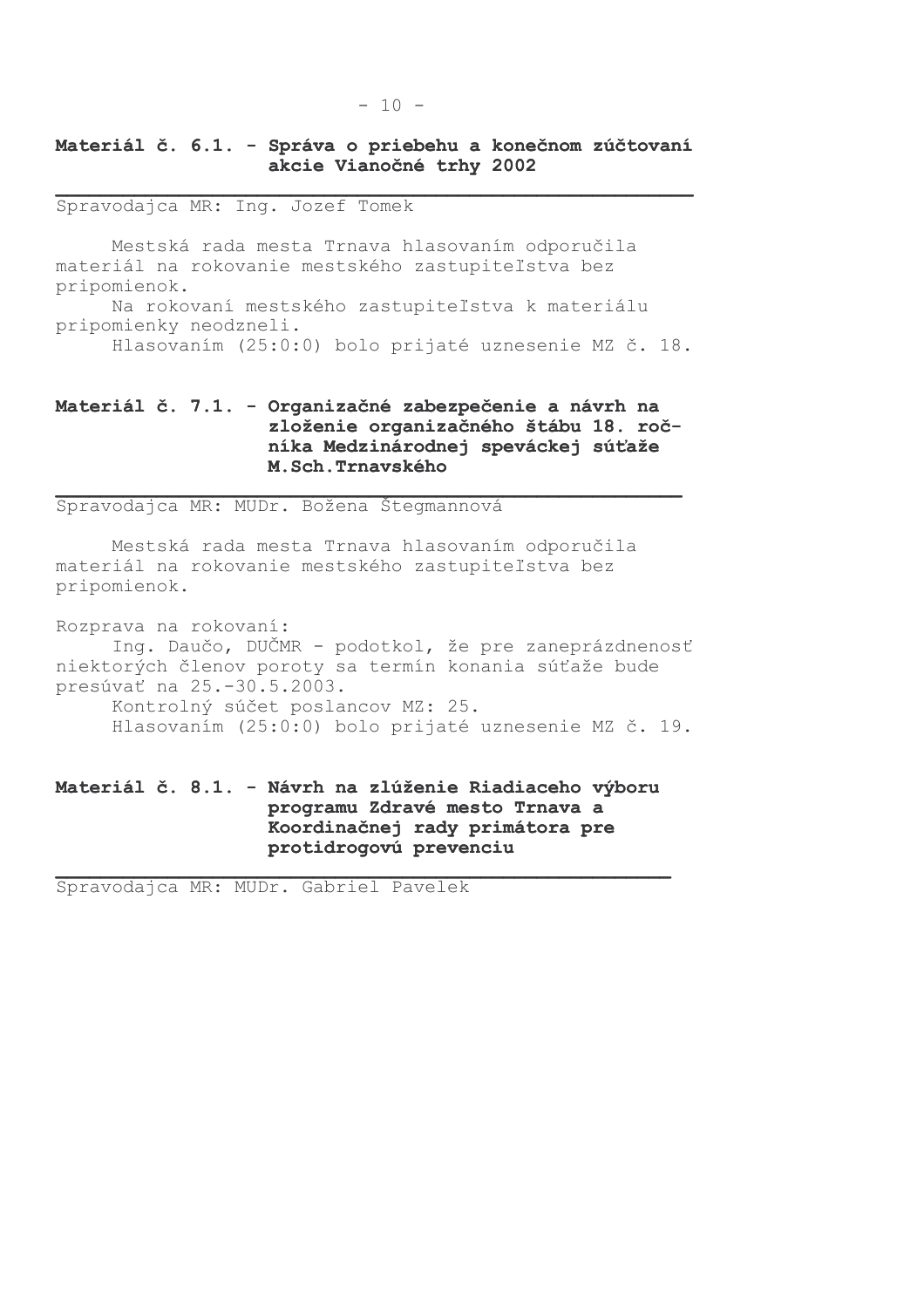Mestská rada mesta Trnava hlasovaním odporučila materiál na rokovanie mestského zastupiteľstva s opravou technickej chyby na str. 2-8/1/4 - pri Doc. MUDr. Bohumilovi Chmelíkovi, PhD. opraviť funkciu na ... poslanec MZ... Na rokovaní mestského zastupiteľstva k materiálu pripomienky neodzneli. Pripomienka mestskej rady bola považovaná za technickú. Kontrolný súčet poslancov MZ: 25. Hlasovaním (24:1:0) bolo prijaté uznesenie MZ č. 20.

## Materiál č. 9.1. - Informatívna správa o aktivitách v rámci Plánu zdravia mesta Trnava v roku 2002 a čerpaní finančných prostriedkov z rozpočtovej položky Zdravé mesto Trnava

Spravodajca MR: MUDr. Gabriel Pavelek

Mestská rada mesta Trnava hlasovaním odporučila materiál na rokovanie mestského zastupiteľstva bez pripomienok.

Na rokovaní mestského zastupiteľstva k materiálu pripomienky neodzneli.

Kontrolný súčet poslancov MZ: 25.

Hlasovaním (24:0:1) bolo prijaté uznesenie MZ č. 21.

#### Materiál č. 10. - Majetkové záležitosti

Spravodajca MR: Ing. Vladimír Butko

#### č. 10.1. - Zaradenie majetku mesta do ponukového konania

Mestská rada hlasovaním odporučila materiál na rokovanie mestského zastupiteľstva bez pripomienok. Na rokovaní mestského zastupiteľstva k materiálu pripomienky neodzneli.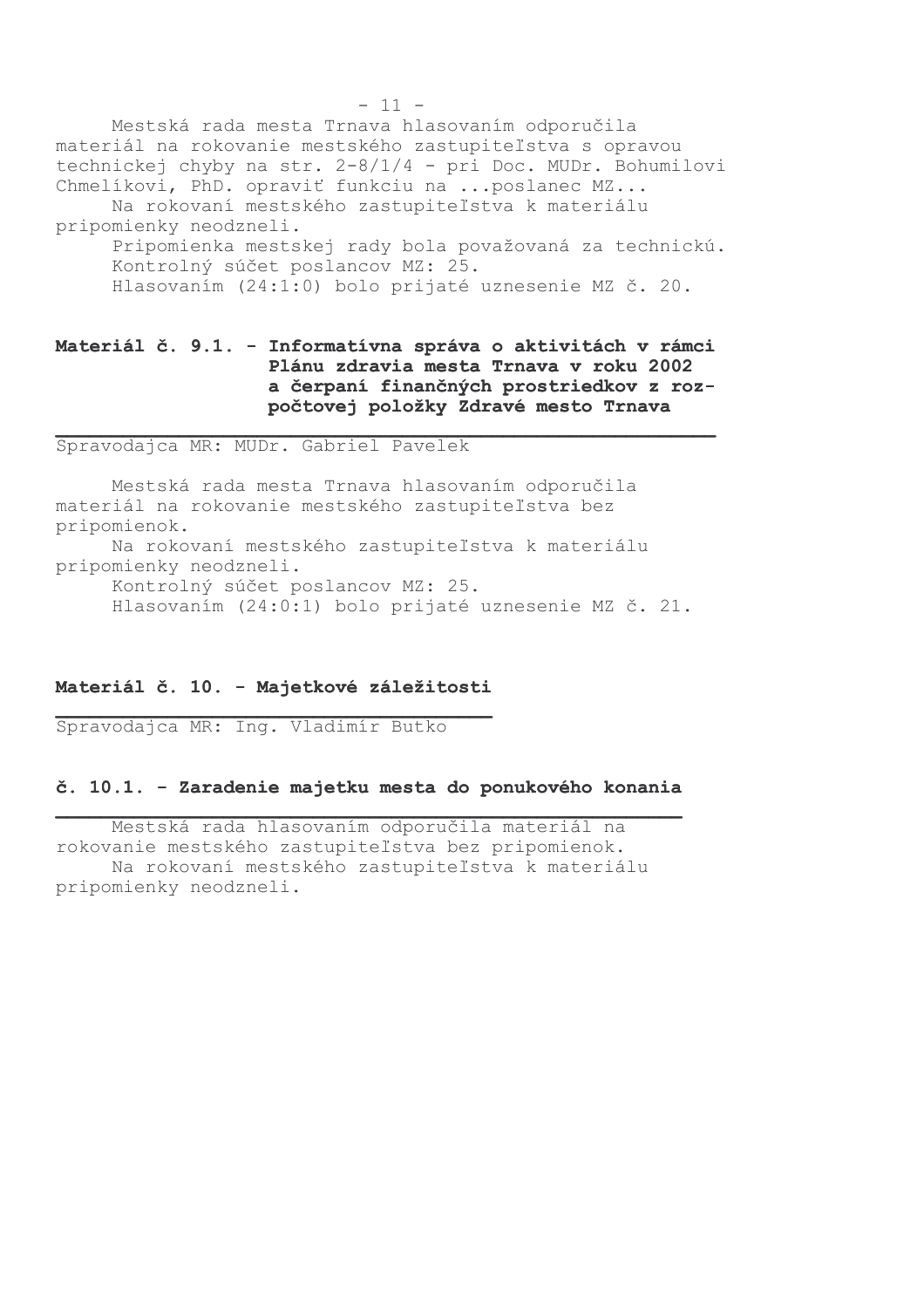$-12 -$ Kontrolný súčet poslancov MZ: 24. Hlasovaním (23:0:1) bolo prijaté uznesenie MZ č. 22.

#### č. 10.2. - Predaj pozemku v k.ú. Trnava pod stavbou "Cesta I./51 Trnava, Nitrianska cesta"

Mestská rada hlasovaním odporučila materiál na rokovanie mestského zastupiteľstva bez pripomienok. Na rokovaní mestského zastupiteľstva k materiálu pripomienky neodzneli. Kontrolný súčet poslancov MZ: 25. Hlasovaním (25:0:0) bolo prijaté uznesenie MZ č. 23.

#### č. 10.3. - Zriadenie vecného bremena na pozemok

Mestská rada hlasovaním odporučila materiál na rokovanie mestského zastupiteľstva bez pripomienok. Na rokovaní mestského zastupiteľstva k materiálu pripomienky neodzneli. Kontrolný súčet poslancov MZ: 25. Hlasovaním (25:0:0) bolo prijaté uznesenie MZ č. 24.

#### č. 10.4. - Predaj pozemku na ul. A. Kmeťa v Trnave

Mestská rada hlasovaním odporučila materiál na rokovanie mestského zastupiteľstva bez pripomienok. Na rokovaní mestského zastupiteľstva k materiálu pripomienky neodzneli. Kontrolný súčet poslancov MZ: 23. Hlasovaním (22:10:0) bolo prijaté uznesenie MZ č. 25.

č. 10.5. - Zriadenie vecného bremena na priznanie záložného práva uloženia inžinierskych sieti na pozemku vo vlastníctve mesta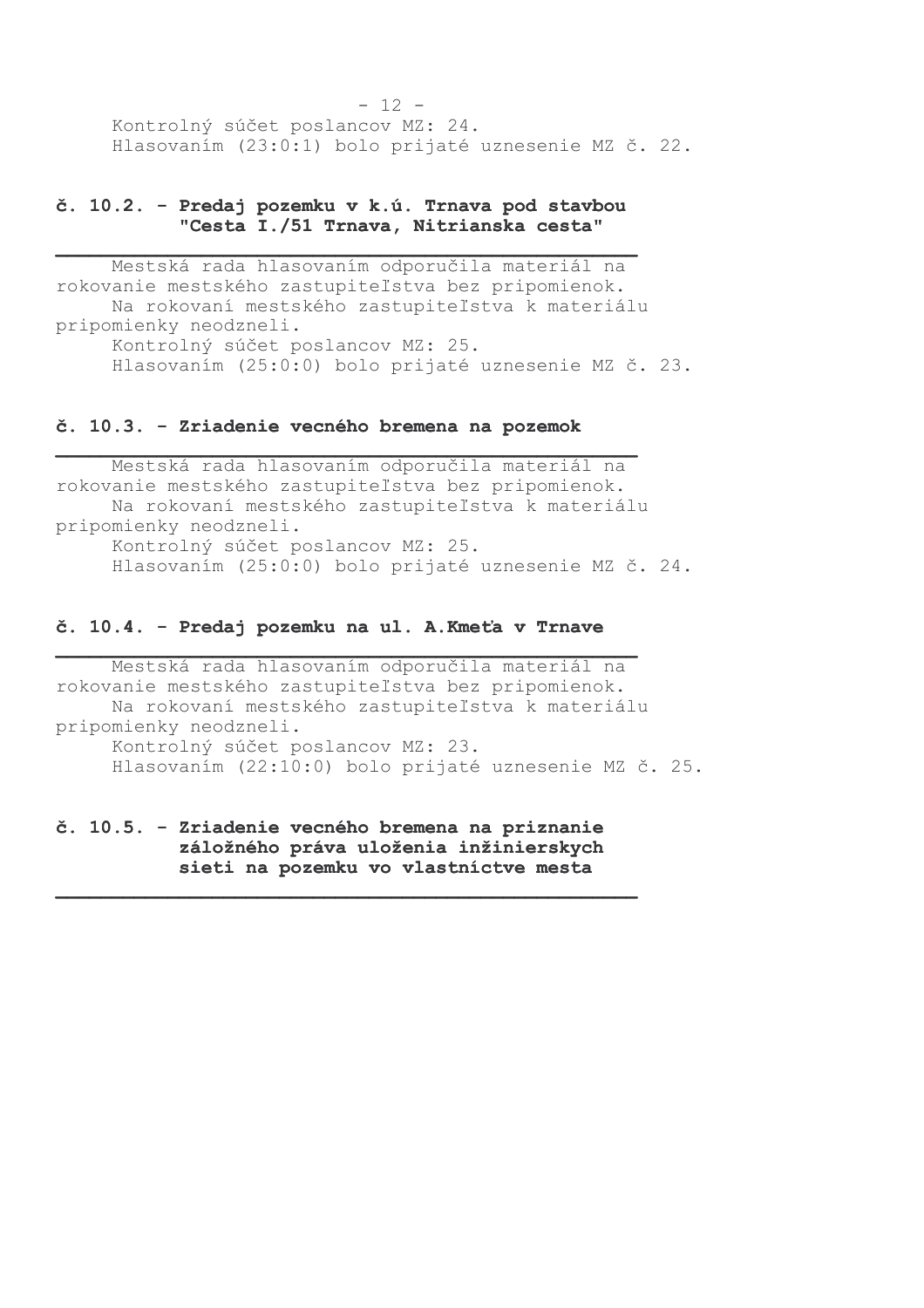Mestská rada hlasovaním odporučila materiál na rokovanie mestského zastupiteľstva bez pripomienok. Na rokovaní mestského zastupiteľstva k materiálu pripomienky neodzneli. Kontrolný súčet poslancov MZ: 26. Hlasovaním (23:0:0) bolo prijaté uznesenie MZ č. 26.

#### č. 10.6. - Priamy predaj pozemku na Bučianskej ul. v Trnave

Mestská rada hlasovaním odporučila materiál na rokovanie mestského zastupiteľstva bez pripomienok. Na rokovaní mestského zastupiteľstva k materiálu pripomienky neodzneli. Kontrolný súčet poslancov MZ: 24. Hlasovaním (24:0:0) bolo prijaté uznesenie MZ č. 27.

#### č. 10.7. - Predaj pozemku mesta na Priemyselnej ul.

Mestská rada hlasovaním odporučila materiál na rokovanie mestského zastupiteľstva bez pripomienok. Na rokovaní mestského zastupiteľstva k materiálu pripomienky neodzneli. Kontrolný súčet poslancov MZ: 23. Hlasovaním (22:0:1) bolo prijaté uznesenie MZ č. 28.

#### č. 10.8. - Predaj pozemkov na Františkánskej ul.

Mestská rada hlasovaním odporučila materiál na rokovanie mestského zastupiteľstva bez pripomienok. Na rokovaní mestského zastupiteľstva k materiálu pripomienky neodzneli. Kontrolný súčet poslancov MZ: 20. Hlasovaním (19:0:1) bolo prijaté uznesenie MZ č. 29.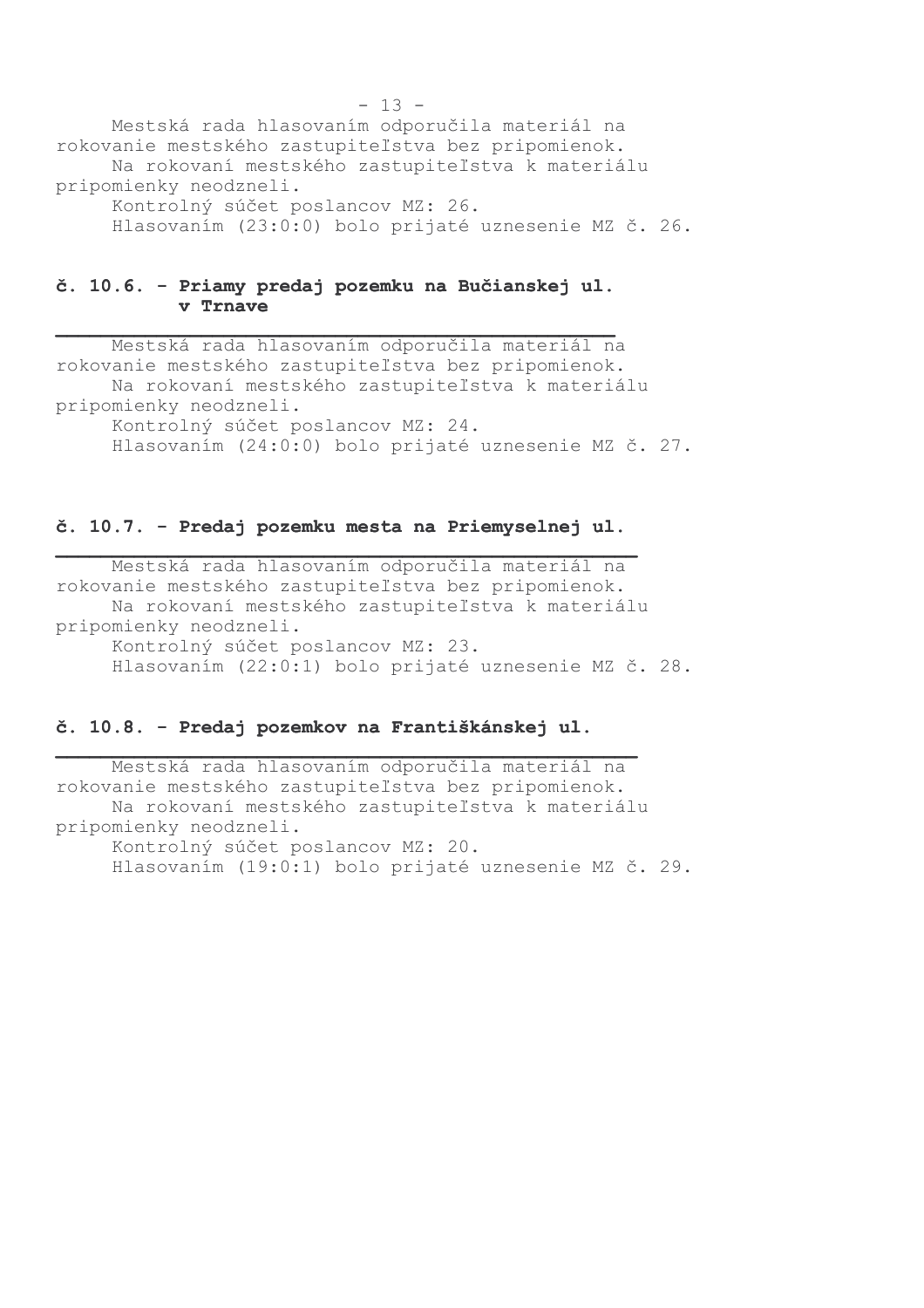#### č. 10.9. - Priamy predaj pozemkov - predzáhradiek na Dedinskej ul. v Trnave - Modranke

Mestská rada hlasovaním odporučila materiál na rokovanie mestského zastupiteľstva bez pripomienok. Na rokovaní mestského zastupiteľstva k materiálu pripomienky neodzneli. Kontrolný súčet poslancov MZ: 23. Hlasovaním (22:0:1) bolo prijaté uznesenie MZ č. 30.

## č. 10.10. - Odpredaj časti mestského pozemku pod stavbou na ul. Na hlinách

Mestská rada hlasovaním odporučila materiál na rokovanie mestského zastupiteľstva bez pripomienok. Na rokovaní mestského zastupiteľstva k materiálu pripomienky neodzneli. Kontrolný súčet poslancov MZ: 22. Hlasovaním (22:0:0) bolo prijaté uznesenie MZ č. 31.

# Materiál č. 2.1. - Návrh VZN na vykonanie niektorých ustanovení zákona o sociálnej pomoci a stanovení výšky úhrad za sociálne služby poskytované mestom Trnava

Spravodajca: Ing. Ľudovít Daučo

Mestská rada mesta Trnava hlasovaním odporučila materiál na rokovanie mestského zastupiteľstva s nasledovnou pripomienkou:

a) v čl. 8 ods. 8 na záver

doplniť text ... O prevzatí veci spíše poverený zamestnanec domova dôchodcov záznam za prítomnosti nestranného svedka.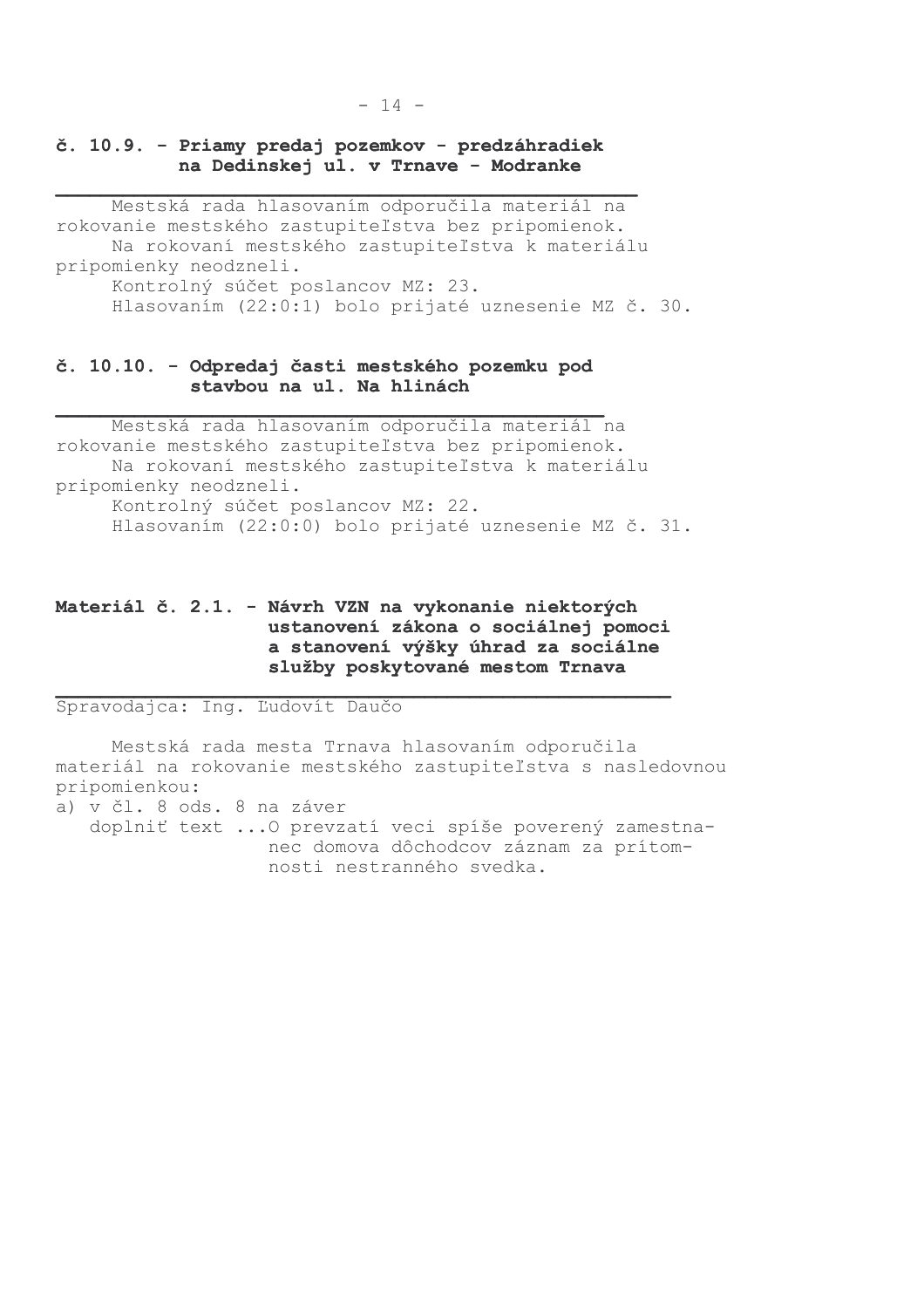Rozprava na rokovaní:

Ing. Kunovský - do čl. 1 navrhol doplniť bod 2c) s textom: ...v zmluvných zariadeniach spoločného stravovania dôchodcov na území mesta Trnava v rozsahu jedného teplého iedla denne.

Svoj návrh odôvodnil v zmysle zákona č. 195/1998 o sociálnej pomoci v znení neskorších doplnkov a tiež tým, že niektorí starí občania nemajú možnosť dostať sa do týchto zariadení. (Po zdôvodnení primátorom mesta svoj návrh stiahol.)

Ing. Bošnák, primátor mesta - uviedol, že stravovanie sa zabezpečuje cez výdajne spoločného stravovania v rámci satelitného výdaja. Neodporúčal tento návrh zapracovať do materiálu, pretože materiál rieši opatrovateľskú službu a domov dôchodcov. Predmetnú záležitosť odporučil riešiť na základe žiadosti VMČ o zriadenie ďalšieho výdajného miesta.

Ing. Šarvaic - podotkol, že spravodajca MR zabudol prečítať stanovisko mestskej rady.

Ing. Bošnák, primátor mesta - stanovisko je uvedené písomne v spoločnom spravodaji a spravodajca ho nemusí čítať.

Kontrolný súčet poslancov MZ: 24.

Hlasovaním (22:0:0) bolo prijaté odporúčanie mestskej rady.

Hlasovaním (24:0:0) bolo prijaté uznesenie MZ č. 32, ktorým bolo schválené VZN č. 192.

#### Materiál č. 3.1. - Návrh VZN o poskytovaní jednorazových sociálnych dávok mestom Trnava

Spravodajca MR: Ing. Ľudovít Daučo

Mestská rada mesta Trnava hlasovaním odporučila materiál na rokovanie mestského zastupiteľstva s nasledovnou úpravou:

a) v čl. 5 ods. 5 upraviť po gramatickej stránke:

a) dlhodobo nezamestnaní občania, ktorých ...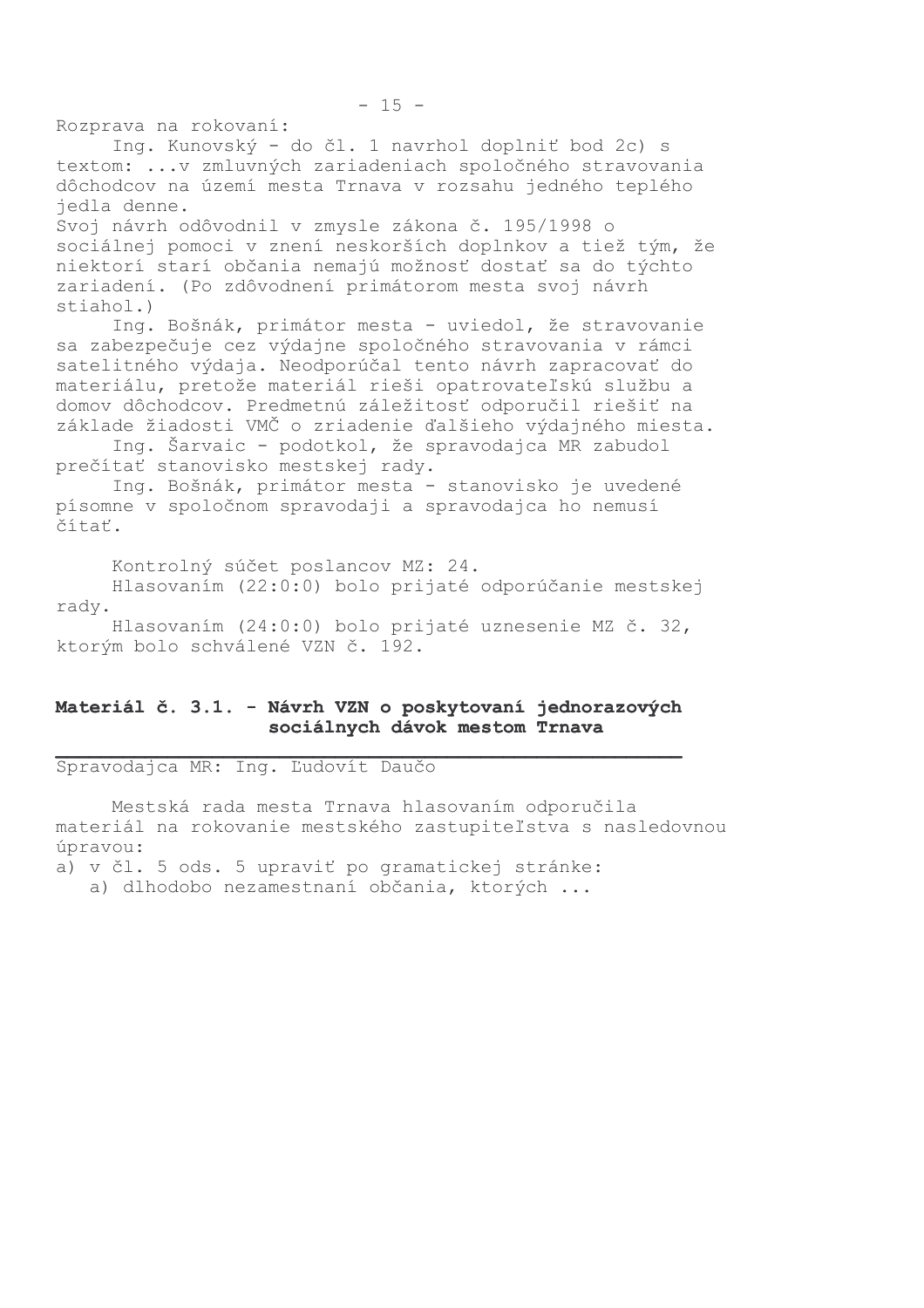b) občania so zdravotnými problémami...

c) občania sociálne neprispôsobiví ...

Rozprava na rokovaní: Okruhlica - v čl. 1 ods. 6a) navrhol doplniť obdobie, za ktoré sa bude príjem sledovať.

 $-16 -$ 

Ing. Bošnák, primátor mesta - konštatoval, že sú stanovené hranice životného minima. V prípade, ak by prekročil o uvedenú čiastku túto hranicu, môže sa jeho situácia zvážiť a dávka sa môže poskytnúť.

RSDr. Brežák, vedúci odboru MsÚ - uviedol, že sa porovnáva príjem rodiny za posledných 6 mesiacov so zákonom určenou výškou životného minima.

Odporúčanie mestskej rady bolo považované za technickú pripomienku.

Kontrolný súčet poslancov MZ: 25.

Hlasovaním (24:0:1) bolo prijaté uznesenie MZ č. 33, ktorým bolo schválené VZN č. 193.

# č. 10.11. - Odpredaj podielov z pozemku vlastníkom bytov v bytovom dome na ul. T. Tekela č. 6

Mestská rada hlasovaním odporučila materiál na rokovanie mestského zastupiteľstva s opravou technickej chyby v bode 25) návrhu uznesenia ... Charfreitag... Rozprava na rokovaní:

Ing. Butko, zástupca primátora - na základe návrhu spracovateľa odporučil opraviť adresu trvalého pobytu v bode 11) na ...Bratislava, Budatínska 3...

Kontrolný súčet poslancov MZ: 26. Hlasovaním (25:1:0) bolo prijaté uznesenie MZ č. 34.

# č. 10.12. - Doplnenie uznesenia MZ č. 689/2002 Výpožička pozemku na Orešianskej ceste

Mestská rada hlasovaním odporučila materiál na rokovanie mestského zastupiteľstva s nasledovnými úpravami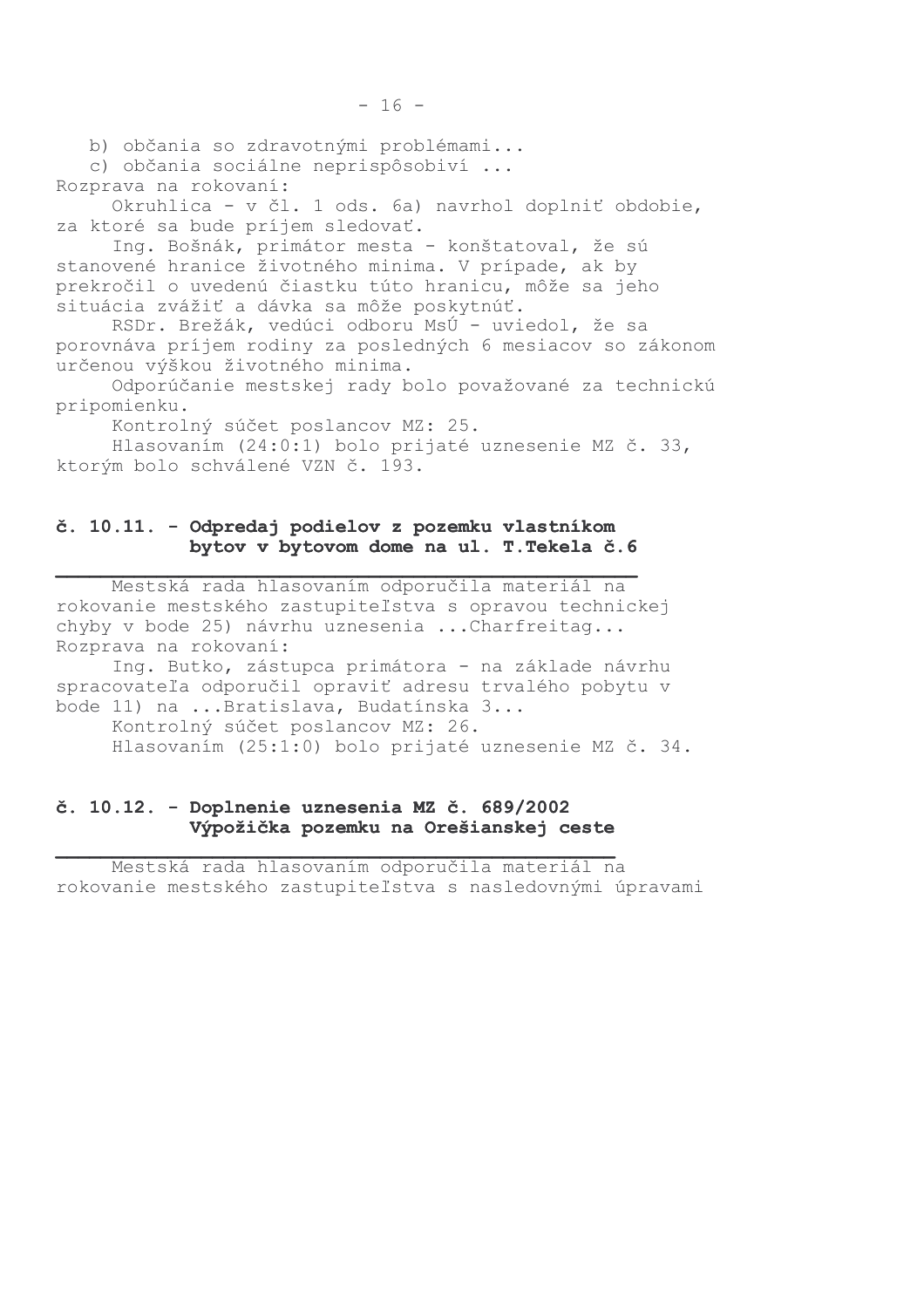$-17$ uznesenia: a) do bodu 1a) za text "parc. č. 9047/2" doplniť text ..., miestna komunikácia výmera 656 m2... b) do bodu 1b) opraviť parc. č. "3307/20" na  $\ldots$  3307/27... a za slová "geometrickým plánom" doplniť text  $\ldots$ č. 35/2003... Na rokovaní mestského zastupiteľstva k materiálu pripomienky neodzneli. Kontrolný súčet poslancov MZ: 25. Hlasovaním (24:0:1) boli prijaté odporúčania mestskej rady.

Hlasovaním (23:0:2) bolo prijaté uznesenie MZ č. 35.

# č. 10.13. - Odpredaj podielov z pozemku vlastníkom bytov v bytovom dome na ul. Hospodárska č. 86,87

Mestská rada hlasovaním odporučila materiál na rokovanie mestského zastupiteľstva bez pripomienok. Na rokovaní mestského zastupiteľstva k materiálu pripomienky neodzneli. Kontrolný súčet poslancov MZ: 25. Hlasovaním (24:1:0) bolo prijaté uznesenie MZ č. 36.

# č. 10.14. - Odpredaj podielov z pozemku vlastníkom bytov v bytovom dome na Veternej ul. č.  $4a5$

Mestská rada hlasovaním odporučila materiál na rokovanie mestského zastupiteľstva bez pripomienok. Na rokovaní mestského zastupiteľstva k materiálu pripomienky neodzneli. Kontrolný súčet poslancov MZ: 25. Hlasovaním (24:1:0) bolo prijaté uznesenie MZ č. 37.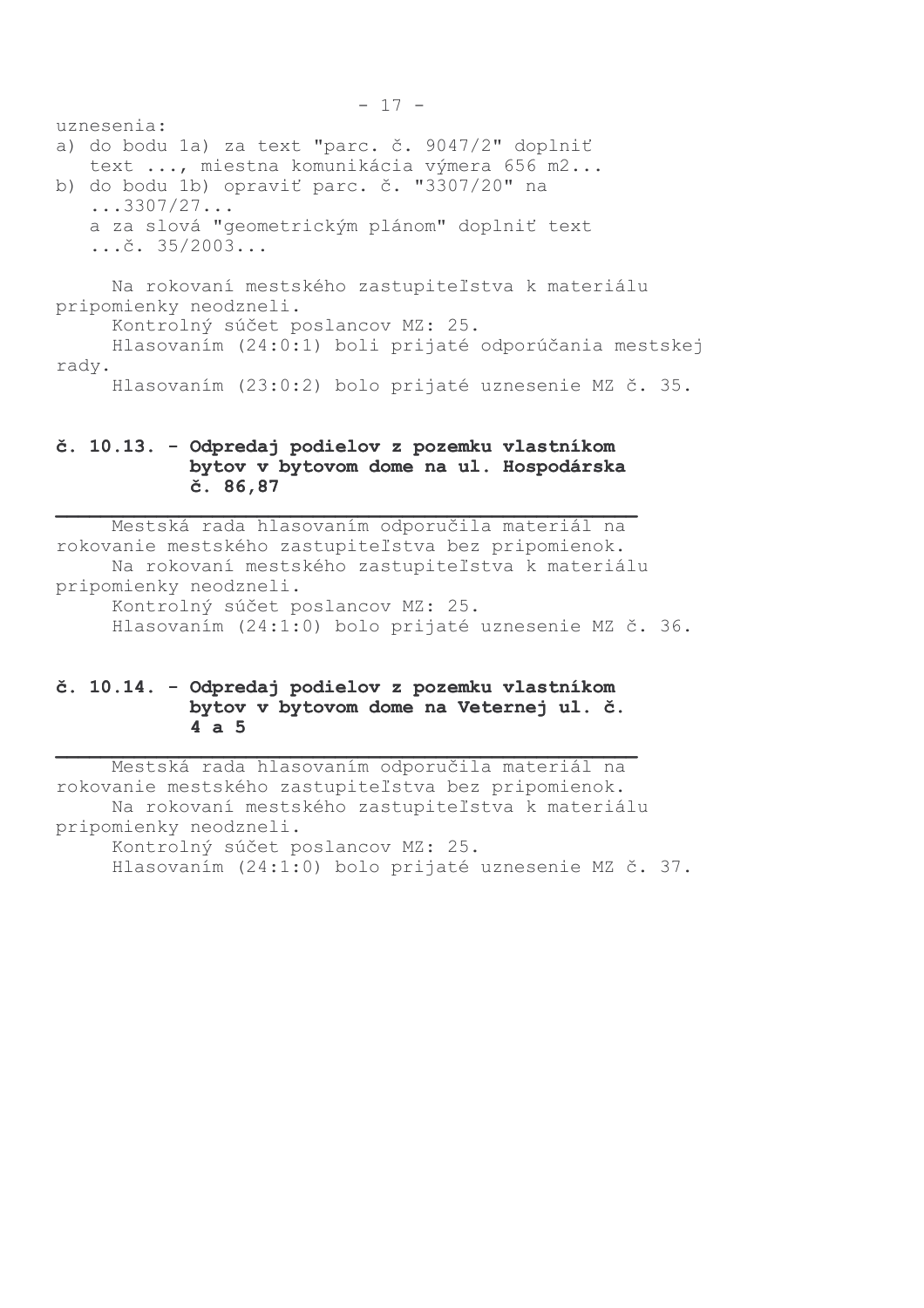## č. 10.15. - Odpredaj podielov z pozemku vlastníkom bytov v bytovom dome na ul. Na hlinách  $\check{c}$ . 60-62

Mestská rada hlasovaním odporučila materiál na rokovanie mestského zastupiteľstva bez pripomienok. Na rokovaní mestského zastupiteľstva k materiálu pripomienky neodzneli. Kontrolný súčet poslancov MZ: 25. Hlasovaním (22:1:2) bolo prijaté uznesenie MZ č. 38.

### č. 10.16. - Odpredaj podielov z pozemku vlastníkom bytov v bytovom dome na ul. G.Dusíka  $\check{c}$ . 15-18

Mestská rada hlasovaním odporučila materiál na rokovanie mestského zastupiteľstva bez pripomienok. Na rokovaní mestského zastupiteľstva k materiálu pripomienky neodzneli. Kontrolný súčet poslancov MZ: 23. Hlasovaním (20:2:1) bolo prijaté uznesenie MZ č. 39.

#### č. 10.17. - Založenie nehnuteľnosti "Bytový nájomný dom s vybavenosťou 20 b.j. Trnava, Františkánska ul."

Mestská rada hlasovaním odporučila materiál na rokovanie mestského zastupiteľstva bez pripomienok. Na rokovaní mestského zastupiteľstva k materiálu pripomienky neodzneli. Kontrolný súčet poslancov MZ: 25. Ing. Bošnák, primátor mesta - odporučil do uznesenia doplniť termíny nasledovne: a) do 30.4.2003, b) do 31.5.2003 a c) do 30.6.2003. Hlasovaním (21:0:4) bolo prijaté uznesenie MZ č. 40.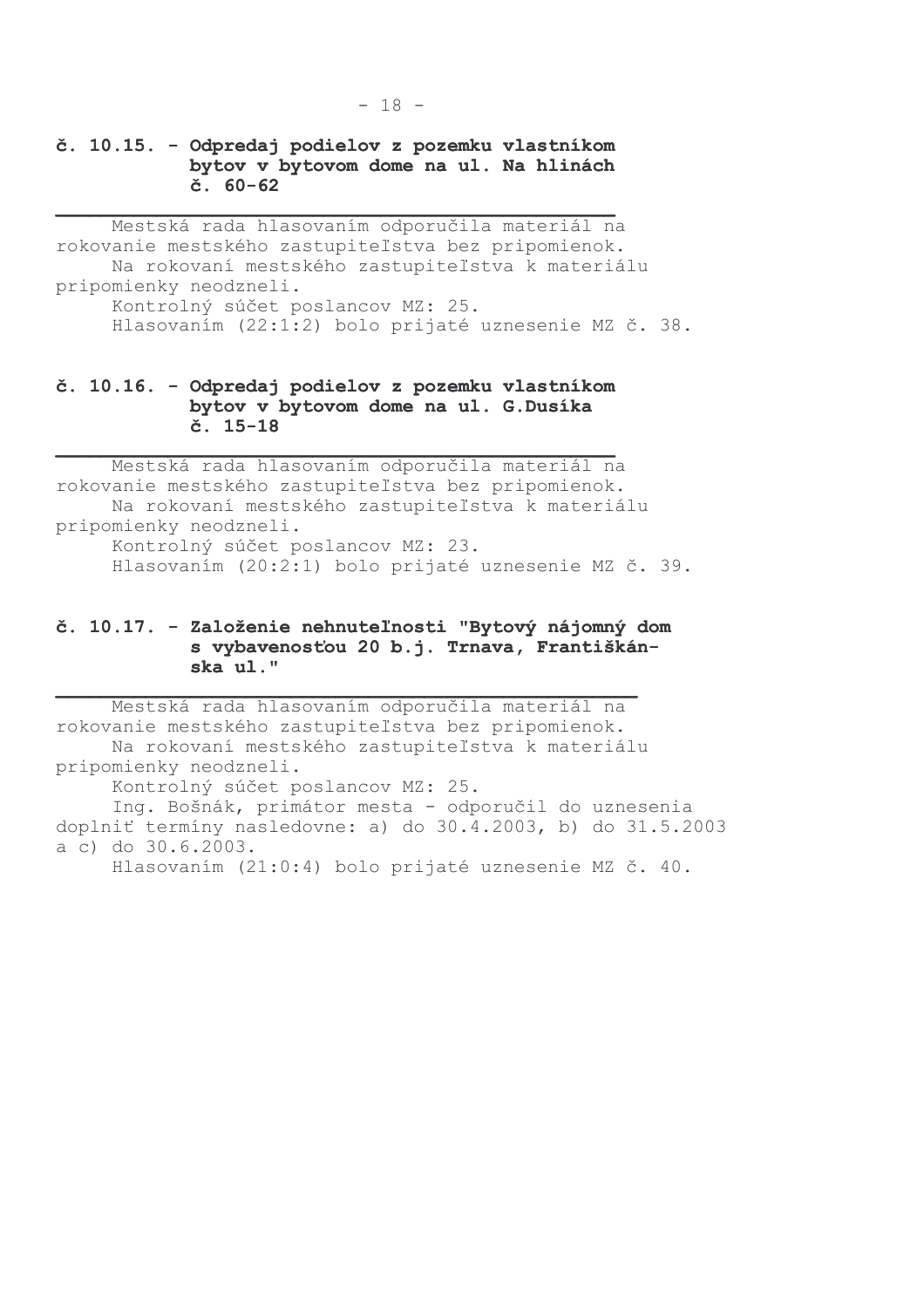## č. 10.18. - Zmena uznesenia MZ č. 11/2003 a predaj pozemku v k.ú. Zeleneč

Mestská rada hlasovaním odporučila materiál na rokovanie mestského zastupiteľstva s doplnením návrhu uznesenia o presnú výmery v m2 a cenu pozemkov mesta, ktoré sú zamieňané s Rímskokatolíckou cirkvou, farnosť Zavar. Upravený návrh uznesenia prvého uznesenia: Mestské zastupiteľstvo mesta Trnava po prerokovaní schvaľuje zmenu uznesenia č. 11 zo dňa 7. 1. 2003 tak, že pôvodný text uznesenia sa vypúšťa a nahrádza sa týmto textom : 1. Schvaľuje zámenu častí pozemkov v k. ú. Zeleneč vo vlastníctve mesta Trnava parc. č. 2204, 2205, 2210, 2212, 2238 a 2240 zapísaných na<br>LV č. 1233, oddelených GP č. 24/2003 ako pozemok parc. č. 2205/3 - orná pôda vo výmere 10 7898 m2 v cene 1 053 664, - Sk za pozemok v k. ú. Zavar, vo vlastníctve Rímskokatolíckej cirkvi, farnosť Zavar, zapísaného na LV č. 1089 parc. č. 209/174 - orná pôda vo výmere 10 6723 m2 v cene 1 046 610, - Sk, bez vzájomného finančného vyrovnania. 2. Ukladá Mestskému úradu v Trnave a, pripraviť náležitosti súvisiace so zámenou pozemkov Termín : do 15 dní po obdržaní Správou katastra Trnava overeného GP č. 24/2003 b, pripraviť a predložiť primátorovi mesta k podpisu zámennú zmluvu Termín : do 30 dní po obdržaní Správou katastra Trnava overeného GP č. 24/2003 Na rokovaní mestského zastupiteľstva k materiálu pripomienky neodzneli. Kontrolný súčet poslancov MZ: 25. Hlasovaním (22:0:1) bolo prijaté prvé uznesenie MZ k

materiálu s číslom 41 a hlasovaním (24:0:1) druhé uzneseníe k materiálu s číslom 42.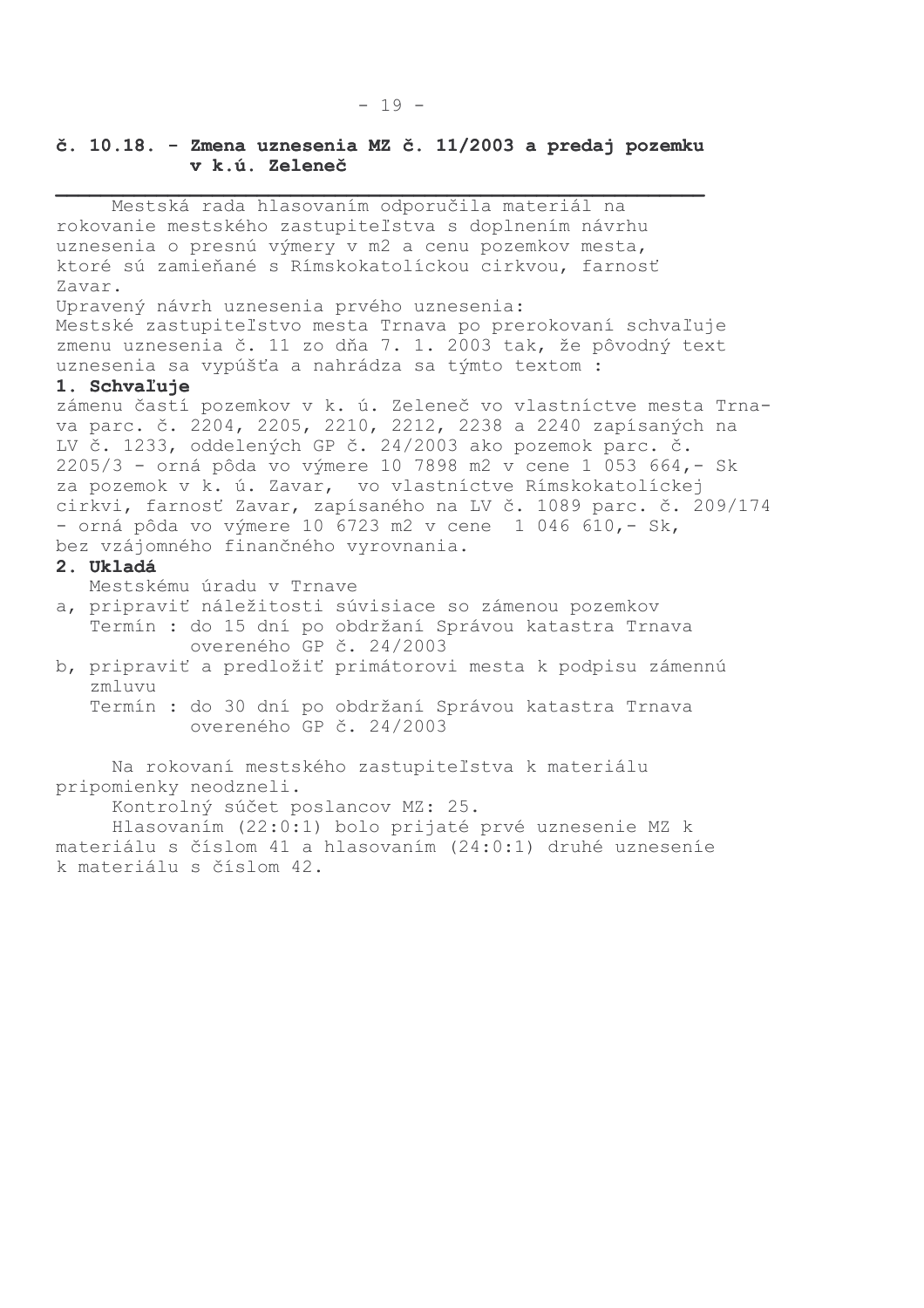# č. 10.19. - Predaj pozemku v k.ú. Zavar

Mestská rada hlasovaním odporučila materiál na rokovanie mestského zastupiteľstva bez pripomienok. Rozprava na rokovaní:

Ing. Butko, zástupca primátora - konštatoval, že pri identifikácii pozemkov sa objavili ďalšie, ktoré podľa listu vlastníctva sú majetkom mesta. Z toho dôvodu je i nový návrh uznesenia. Záležitosť odporučil riešiť dvoma návrhmi uznesenia s tým, že bod 1) návrhu a bod 3a) a 3b) v prvej časti budú tvoriť jedno uznesenie a zvyšok uznesenie d'alšie.

Ing. Daučo, DUČMR - uznesenie navrhol rozdeliť na dva materiály.

Ing. Bošnák, primátor mesta - materiál neodporúčal rozdeľovať, ale schváliť jeden s dvoma návrhmi uznesenia.

Ing. Šarvaic - podotkol, že nevidí dôvod na schvaľovanie dvoch návrhov uznesení. Zároveň konštatoval, že uznesenie je spracované zmätočne.

Ing. Bošnák, primátor mesta - podotkol, že na každý pozemok sa do správy katastra bude dávať jedno uznesenie. Návrh je vyslovene predložený v takej forme z pragmatických dôvodov.

Kontrolný súčet poslancov MZ: 26.

Hlasovaním (25:0:0) bolo prijaté uznesenie MZ č. 43 ako uznesenie prvé a hlasovaním (24:0:2) bolo prijaté uznesenie MZ č. 44 ako druhé.

#### č. 10.20. - Zaradenie majetku mesta do ponukového konania

Mestská rada hlasovaním odporučila materiál na rokovanie mestského zastupiteľstva s tým, že v materiáli i návrhu uznesenia budú zapracované pozemky s inými parcelnými číslami a tiež budú doplnené i predbežné podmienky ponukového konania.

Ako však bolo uvedené v spoločnom spravodaji, podľa skutkového stavu sa v uvedenom území iné voľné pozemky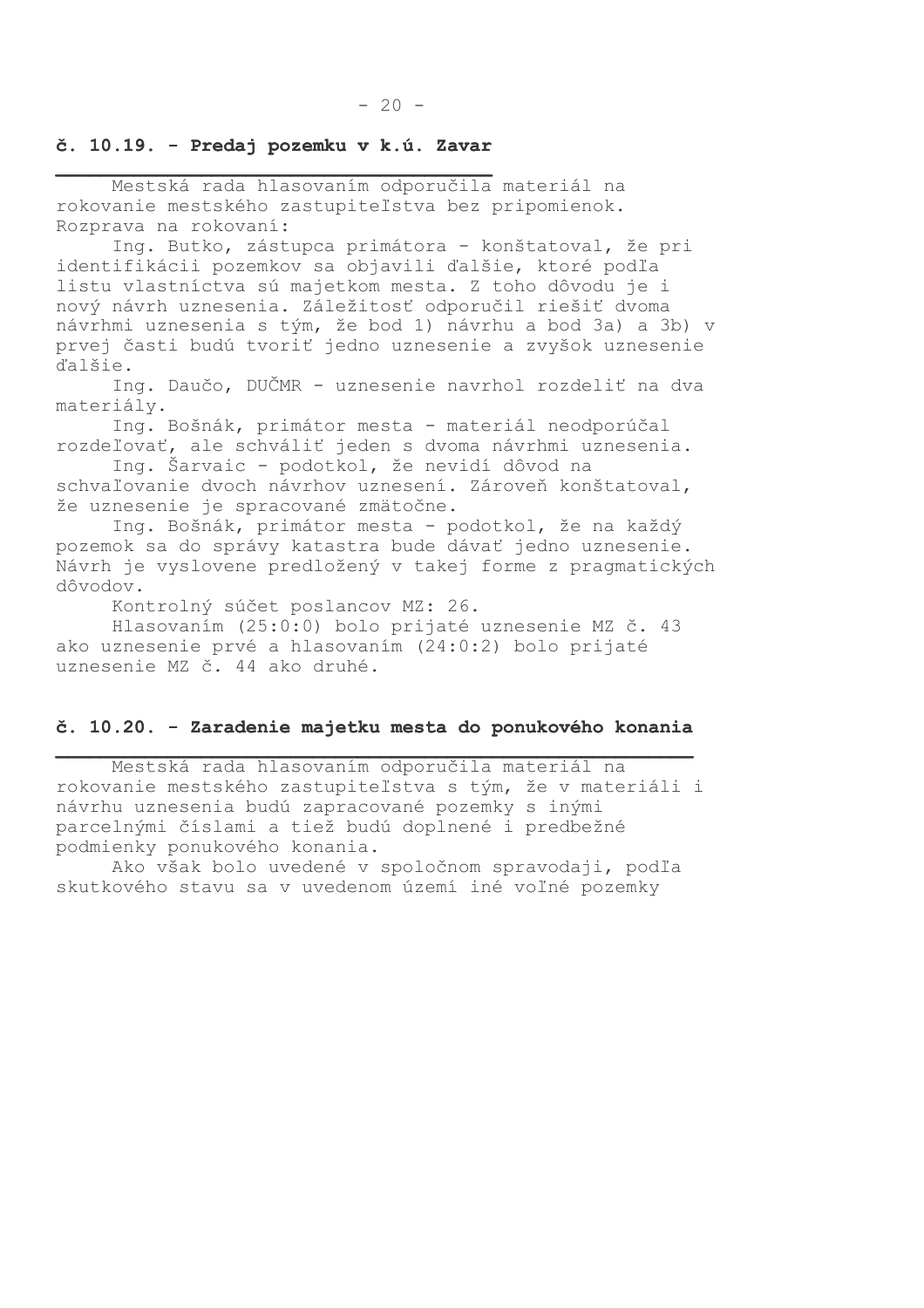vo vlastníctve mesta nenachádzajú. Na predmetných pozemkoch sa plánuje výstavba polyfunkčných objektov s prevahou bytov a podzemnými garážami v réžii mesta, materiál sa odporučil vvradiť.

Pri prezentácii poslanci obdržali nový materiál č. 10.20., ktorý sa zaoberá zmenou uznesenia MZ č. 543/1998.

Ing. Butko, zástupca primátora - zdôvodnil materiál spracovaný v novej forme. Podotkol, že pozemky boli vyčlenené pre výstavbu budovy daňového úradu, avšak neboli vyčlenené finančné prostriedky. Medzi daňovým úradom a mestom prišlo k dohode na poskytnutí pozemkov na sídlisku Družba. Z toho dôvodu sa pristupuje k výmene pozemkov a tiež k zmene uznesenia mestského zastupiteľstva v súvislosti so zvýšením ceny. Pretože k odstupu času od schválenia predmetného uznesenia by vývoju cien na trhu s nehnuteľnosťami zodpovedala východisková trhová cena vo výške 2.500, - Sk/m2.

Na rokovaní mestského zastupiteľstva k materiálu pripomienky neodzneli.

Kontrolný súčet poslancov MZ: 27.

Hlasovaním (22:3:2) bolo prijaté uznesenie MZ č. 45.

# Materiál č. 11.1. - Predaj bytov

Spravodajca MR: p. Ján Žitňanský

Mestská rada mesta Trnava hlasovaním odporučila materiál na rokovanie mestského zastupiteľstva bez pripomienok.

Na základe odporúčania predkladateľa materiálu je predložený návrh na doplnenie návrhu uznesenia na str.  $2-11/1/10$  o nasledovný text:

- v k.ú. Trnava na ul. A. Kubinu č. 30, parc. č. 2540/31, súp. č. 3200 a 52/ predaj 1-izbového bytu č. 9 na 4. NP o podlahovej ploche 33,45 m2 za cenu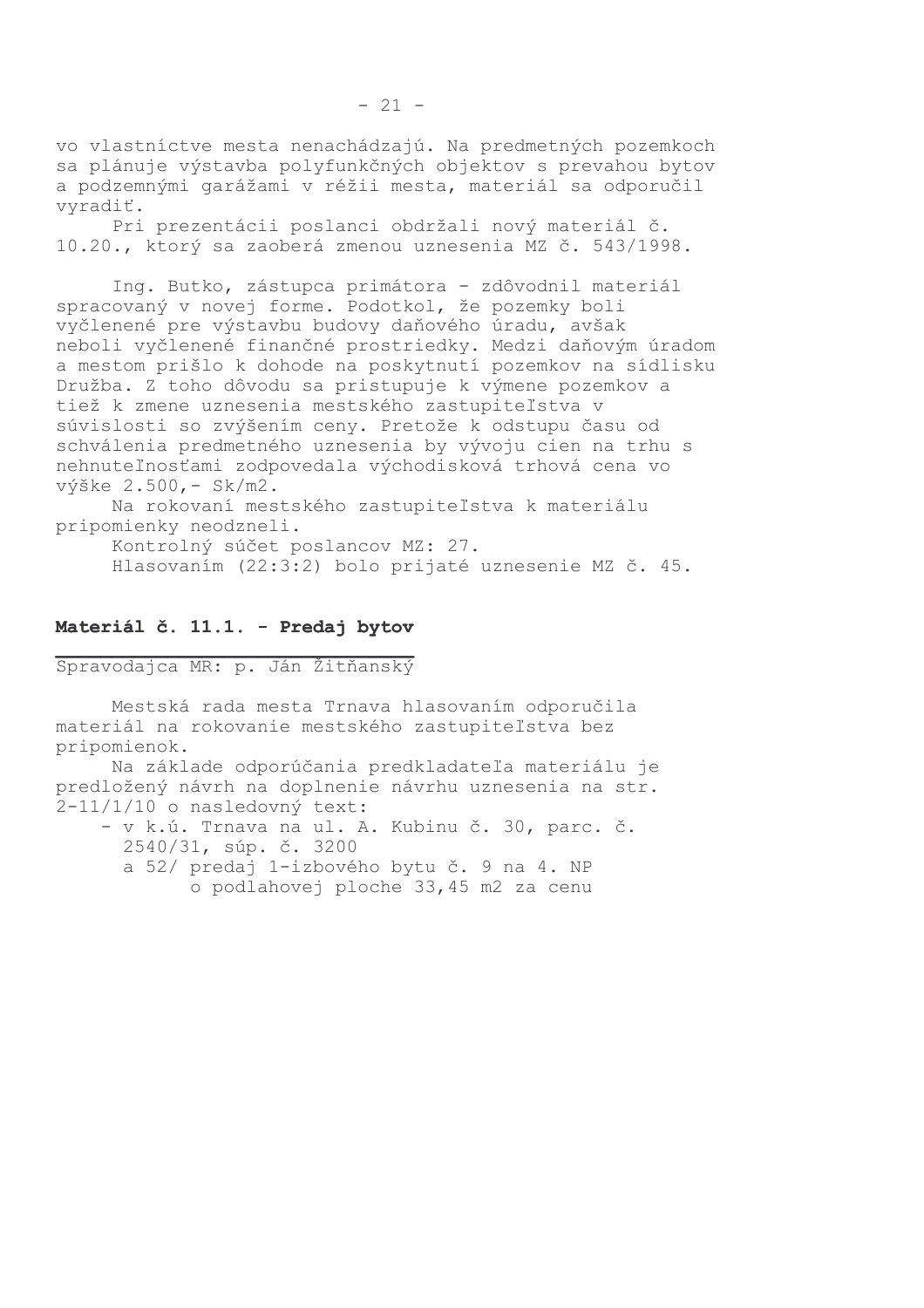$12.652 - Sk$ Ivane Tripesovej, rod. Planetovej, nar. 18.6.1970, trvale bytom A.Kubinu č. 30, Trnava Na rokovaní mestského zastupiteľstva k materiálu pripomienky neodzneli. Kontrolný súčet poslancov MZ: 26. Hlasovaním (26:0:0) bolo prijaté odporúčanie mestskej rady. Hlasovaním (25:0:0) bolo prijaté uznesenie MZ č. 46.

# Materiál č. 12.1. - Návrh na udelenie ocenení mesta Trnava osobám a kolektívom v zmysle VZN č. 165/2001

Spravodajca MR: Ing. Ľudovít Daučo

Mestská rada mesta Trnava hlasovaním odporučila materiál na rokovanie mestského zastupiteľstva s opravou chyby na str.  $2-12/1/5$  v bode A. 1. namiesto "Muco" správne ... Muro...

Rozprava na rokovaní:

Ing. Bošnák, primátor mesta - informoval prítomných, že ešte v minulom zastupiteľstve sa uvažovalo o hľadaní verejnej nominácie na udelenie ocenenia. Na Slovensku však ešte nedozrela doba na túto záležitosť. Mestské zastupiteľstvo ponechalo systém, ktorý existoval a návrhy zhodnocovala a hlasovaním robila definitívny výber 15-členná komisia, ktorá bola schválená mestským zastupiteľstvom 7.1.2003. Na záver svojho vystúpenia uviedol, že mestská rada zobrala stanovisko komisie na vedomie a odporučila mestskému zastupiteľstvu materiál schváliť.

Pozmeňovacie návrhy k materiálu neodzneli, hlasovaním (24:0:0) bolo prijaté uznesenie MZ č. 47.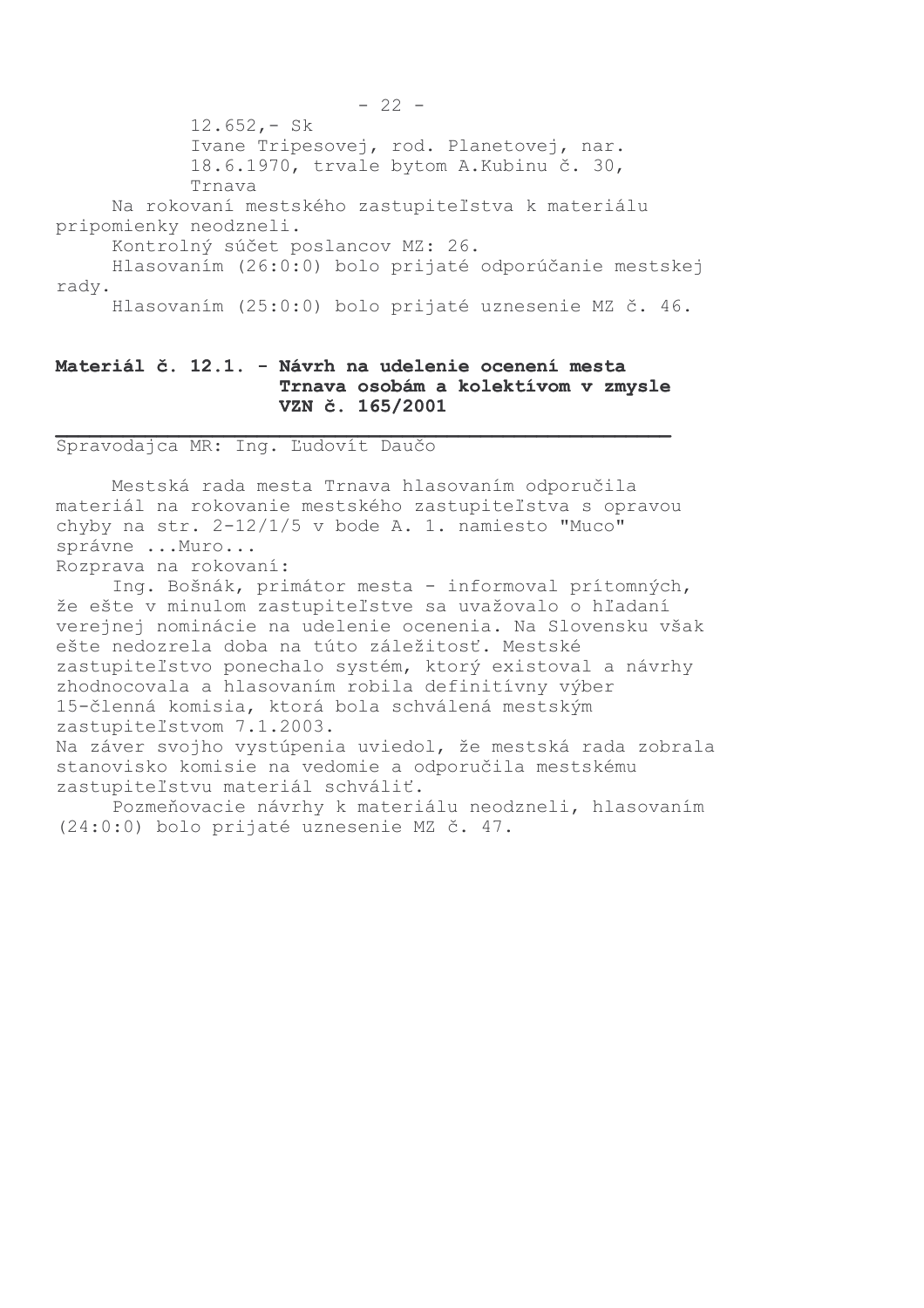# Materiál č. 13.1. - Správa o uskutočnených metódach a postupoch verejného obstarávania v II. polroku 2002

Spravodajca MR: MUDr. Pavol Caudt

Mestská rada mesta Trnava hlasovaním odporučila materiál na rokovanie mestského zastupiteľstva bez pripomienok.

Na rokovaní mestského zastupiteľstva k materiálu pripomienky neodzneli.

Kontrolný súčet poslancov MZ: 24.

Hlasovaním (23:0:1) bolo prijaté uznesenie MZ č. 48.

# Materiál č. 14.1. - Správa o činnosti Mestskej polície mesta Trnava za obdobie od 1.1.2002 do 31.12.2002

Spravodajca MR: Ing. Karol Česnek

Mestská rada mesta Trnava hlasovaním odporučila materiál na rokovanie mestského zastupiteľstva s návrhom na úpravu uznesenia:

a) z návrhu uznesenia v bode 1) vypustiť bod b) a ten presunúť do materiálu č. 14.2.

K materiálu na rokovaní mestského zastupiteľstva pripomienky neodzneli.

Kontrolný súčet poslancov MZ: 22.

Odporúčanie mestskej rady bolo považované za technickú pripomienku, preto sa o ňom nehlasovalo.

Hlasovaním (21:0:1) bolo prijaté uznesenie MZ č. 49.

### Materiál č. 14.2. - Štatistický prehľad kriminality, verejného poriadku a dopravnej nehodovosti...

Spravodajca MR: Ing. Karol Česnek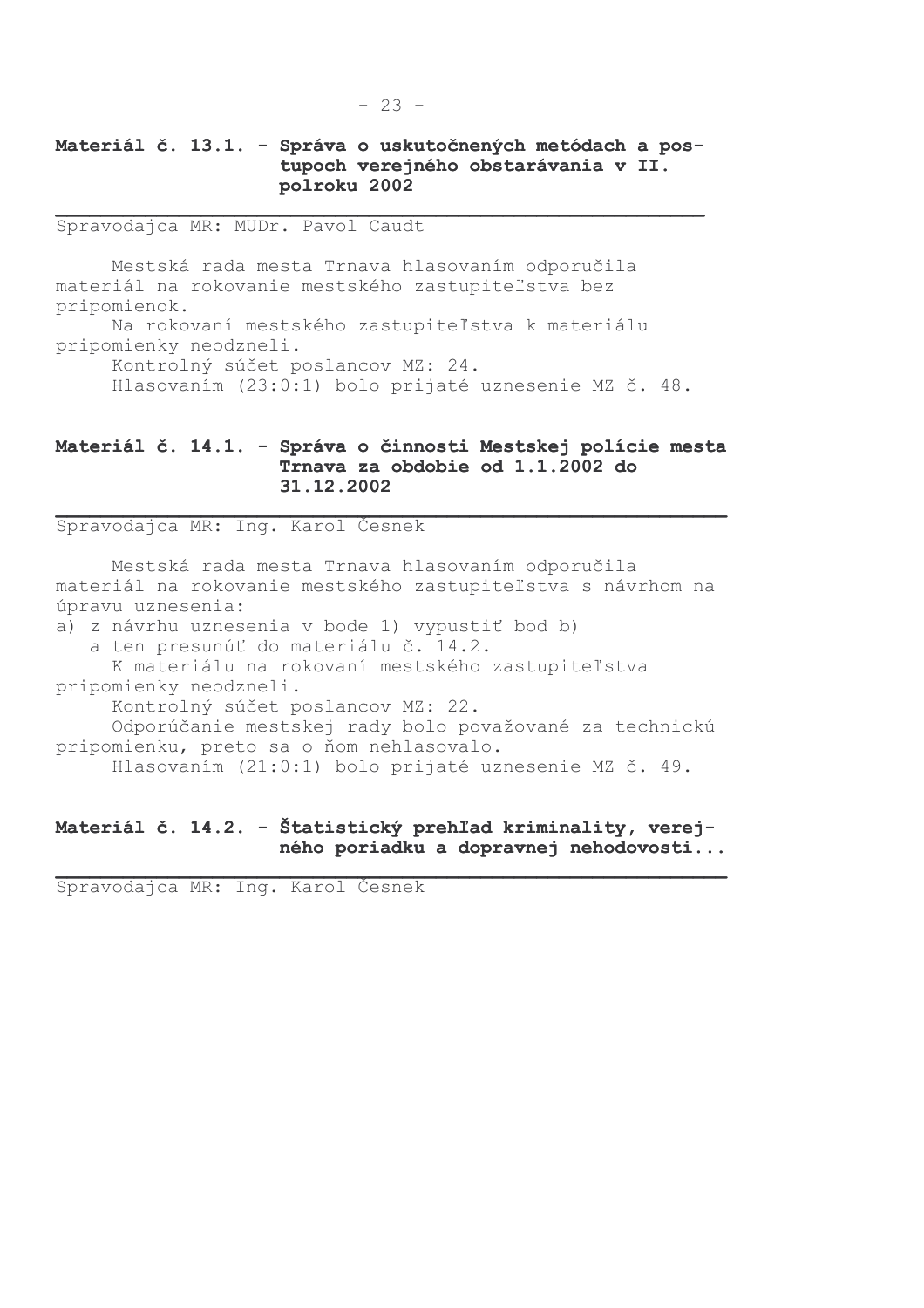Mestská rada mesta Trnava hlasovaním odporučila materiál na rokovanie mestského zastupiteľstva s tým, že návrh uznesenia bude tvoriť bod 1b) uznesenia z predchádzajúceho materiálu. Rozprava na rokovaní:

Ing. Bošnák, primátor mesta - informoval prítomných, že existujú na území mesta dva služobné obvody OO PZ Trnava a to: Trnava-mesto a Trnava-sever, ktorý má sídlo na Starohájskej ulici.

Odporúčanie mestskej rady bolo považované za technickú pripomienku, preto sa o ňom nehlasovalo.

Kontrolný súčet poslancov MZ: 22.

Hlasovaním (21:0:1) bolo prijaté uznesenie MZ č. 50.

#### Materiál č. 15.1. - Vstup mesta Trnava za člena Francúzsko-Slovenskej obchodnej komory

Spravodajca MR: p. Eduard Čechovič

Mestská rada mesta Trnava hlasovaním odporučila materiál na rokovanie mestského zastupiteľstva s technickou úpravou v návrhu uznesenia: a) bod 2. Ukladá preznačiť na ...3... Rozprava na rokovaní: Ing. Pullmann - informoval prítomných, že Francúzsko-

-Slovenská obchodná komora mala ku koncu roka už 180 členov. Ing. Bošnák, primátor mesta - podotkol, že s touto

komorou boli kontakty aj v minulých rokoch a prostredníctvom nej boli prezentované aktivity mesta. Avšak vďaka rozhodnutiu koncernu PSA umiestniť svoju veľkú investíciu v našom meste, sa mesto stalo oveľa zaujímavejším priestorom pre francúzske podnikateľské subjekty a ich podnikanie na Slovensku.

Kontrolný súčet poslancov MZ: 25. Hlasovaním (25:0:0) bolo prijaté uznesenie MZ č. 51.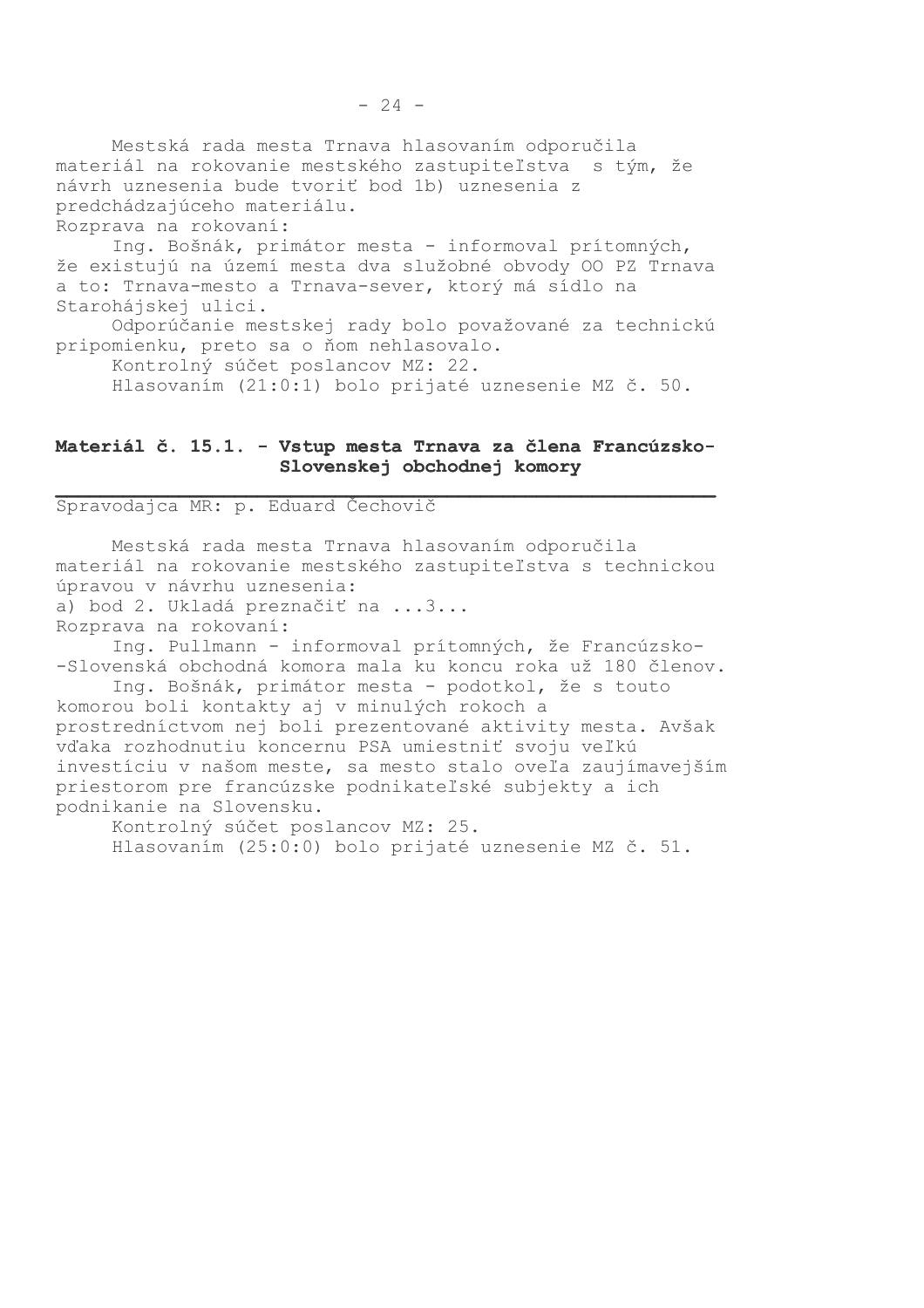# Materiál č. 16.1. - Odpustenie úroku z omeškania za neuhradené faktúry za dodávku tepelnej energie

Spravodajca MR: p. Ján Žitňanský

Mestská rada hlasovaním odporučila materiál na rokovanie mestského zastupiteľstva s návrhom na úpravu uznesenia v bode 1d), do ktorého sa zapracuje text zo str. 2-15/1/4:

- d) pre odberateľa Bytové družstvo so sídlom v Trnave vo výške 6.460.224,10 Sk za súčasného splnenia nasledovných podmienok:
	- 1. BD uhradí trovy konania a trovy právneho zastúpenia vo výške 981.401,10 Sk (viď. tabuľka d), súvisiace so súdnym vymáhaním pohľadávok z titulu krátených dotácií
	- 2. BD uhradí pohľadávku za opravné ročné vyúčtovanie za rok 1996 vo výške 663.079,05 Sk + 26.520, - Sk trovy právneho zastúpenia
	- 3. BD zoberie späť žaloby vedené na KS Bratislava vo výške 195.214,35 Sk + príslušenstvo a žalobu vedenú na KS Trnava vo výške 364.134,- Sk + príslušenstvo
	- 4. BD uhradí rozdiel z dotácií do dnešného dňa neuhradený vo výške 252.405,92 Sk (BD namieta retroaktivitu cenového výmeru pre rok 1998 za obdobie 1-3/1998)

Na rokovaní mestského zastupiteľstva k materiálu pripomienky neodzneli.

Kontrolný súčet poslancov MZ: 25.

O odporúčaní mestskej rady i o uznesení sa hlasovalo súčasne. Hlasovaním (22:1:2) bolo prijaté uznesenie MZ č. 52, v ktorom bol zapracovaný návrh mestskej rady.

#### Materiál č. 17.1. - Návrh na poskytnutie daru na zateplenie Katedrály sv. Jána Krstiteľa a rešta-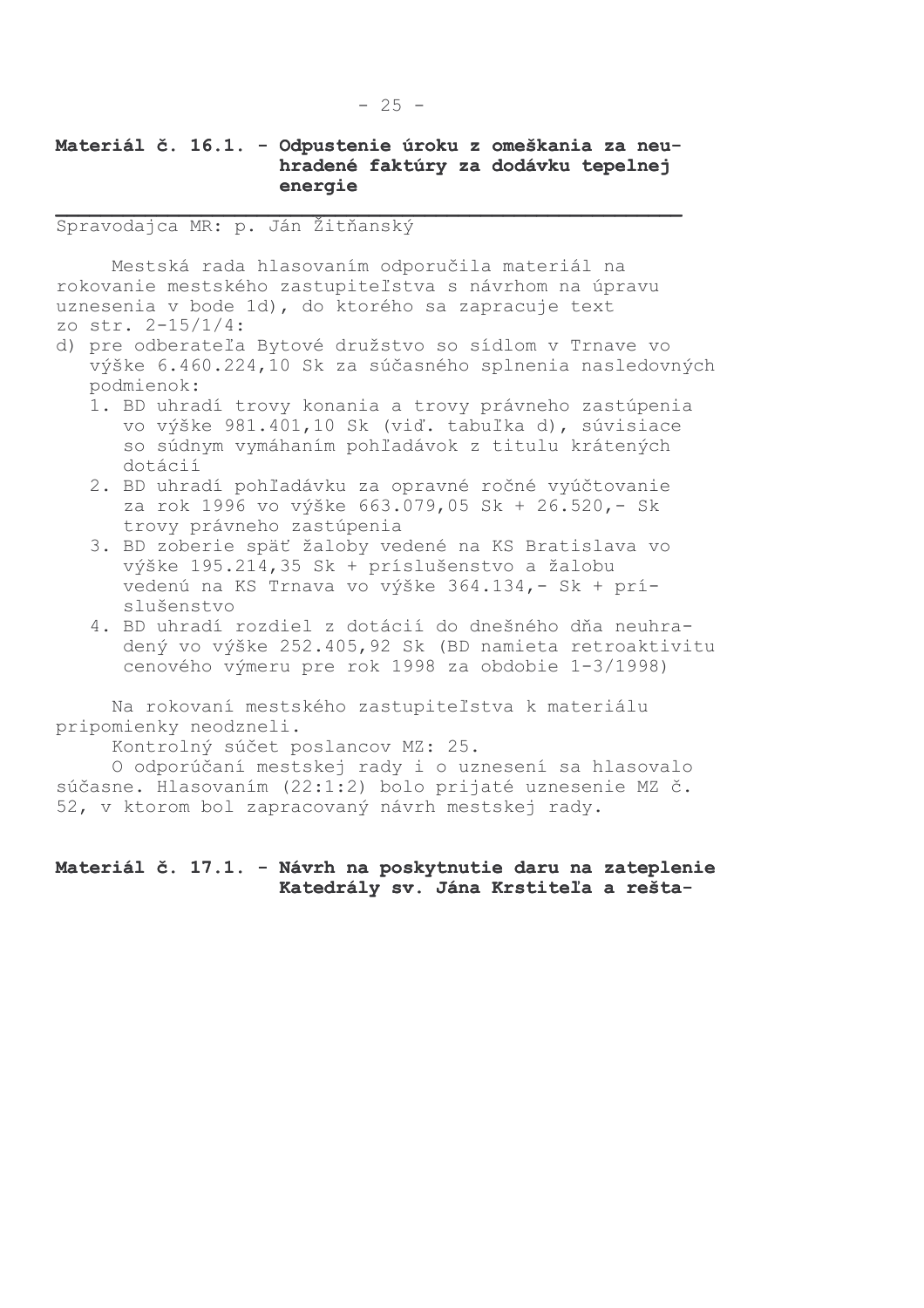Spravodajca MR: Ing. Vladimír Butko

Mestská rada mesta Trnava hlasovaním odporučila materiál na rokovanie mestského zastupiteľstva bez pripomienok.

Rozprava na rokovaní:

Ing. Butko, zástupca primátora - konštatoval, že zateplením budovy by sa zamedzilo zrážaniu vlhkosti a tým ďalšiemu poškodzovaniu omietky. Vyčlenený l milión Sk vôbec nebude zlou investíciou a preto podporí predložený návrh. Je to objekt, ktorý je skutočnou ukážkou kultúry tohto národa, nielen mesta, ale i Slovenska.

RSDr. Brežák, vedúci odboru MsÚ - odporučil do schvaľovacej časti uznesenia doplniť konkrétny účel využitia finančných prostriedkov.

Kontrolný súčet poslancov MZ: 25.

Hlasovaním (25:0:0) bolo prijaté uznesenie MZ č. 53, ktorým bolo vyčlenených 1 milión SK na zateplenie Katedrály sv. Jána Krstiteľa a reštaurovanie jej svätyne v Trnave.

### Materiál č. 18.1. - Informatívna správa o rozbore podaní a výsledkoch kontrolnej činnosti za rok 2002

Spravodajca MR: MUDr. Pavol Caudt

Mestská rada mesta Trnava hlasovaním odporučila materiál na rokovanie mestského zastupiteľstva bez pripomienok.

Na rokovaní mestského zastupiteľstva k materiálu pripomienky neodzneli.

Kontrolný súčet poslancov MZ: 25.

Hlasovaním (25:0:0) bolo prijaté uznesenie MZ č. 54.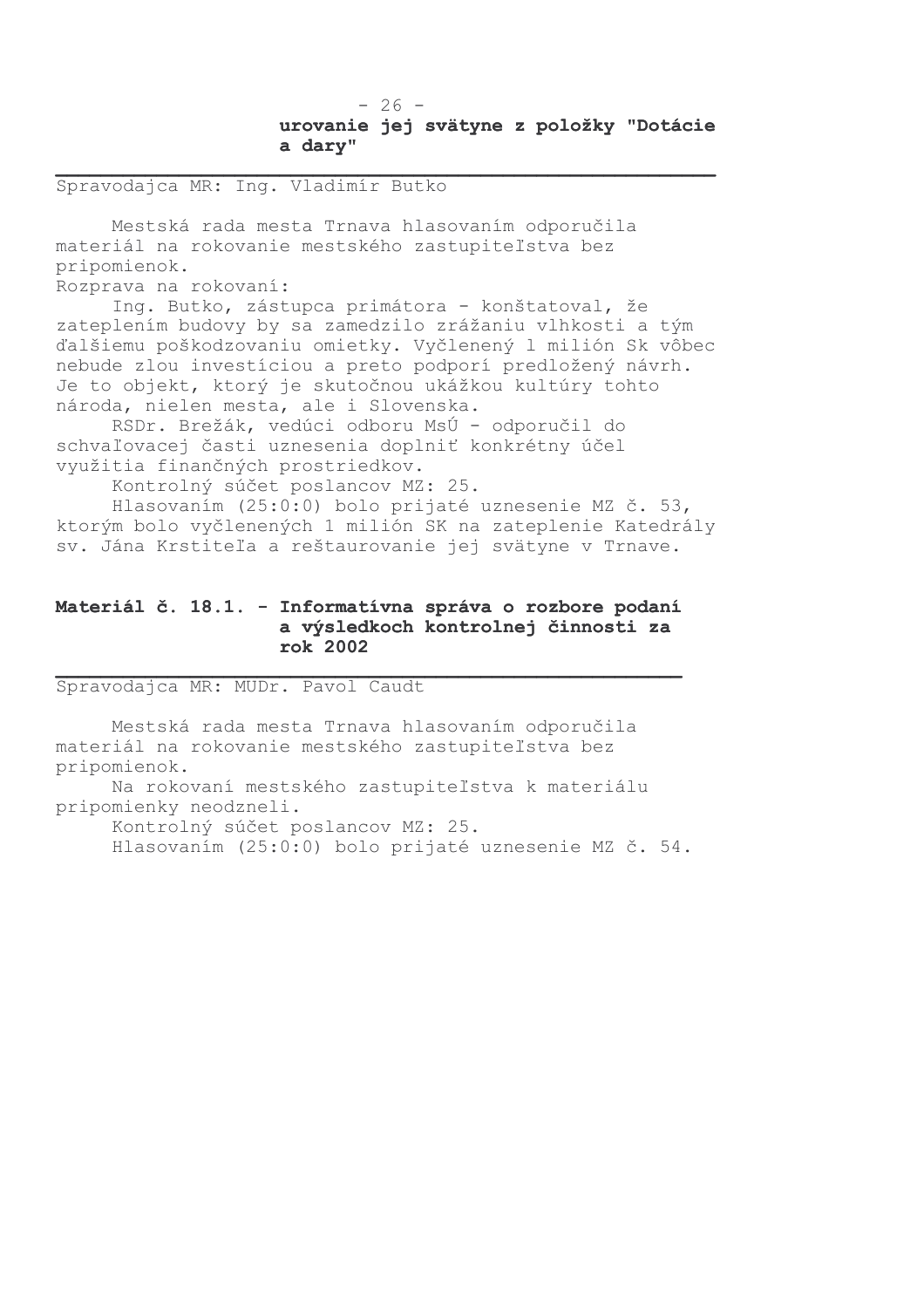# Materiál č. 19.1. - Plnenie uznesení mestského zastupiteľstva mesta Trnava, ktorých termín plnenia je do 5.2.2003

Spravodajca MR: MUDr. Božena Štegmannová

Mestská rada mesta Trnava hlasovaním odporučila materiál na rokovanie mestského zastupiteľstva s nasledovným návrhom:

- a) v bode 2. Schvaľuje návrhu uznesenia v časti 1.2.
	- doplniť
		- ...č. 507/2001 v nasledovnom znení:
			- 1. Schvaľuje uzavretie dohody o zrušení kúpnej zmluvy na prevod podielu 257/10000 na pozemku v k.ú. Trnava parc. č. 6298 zo dňa 3.10.2002 v častiach týkajúcich sa kupujúcej uvedenej v XV. rade, medzi mestom Trnava a Annou Matovičovou rod. Bielkovou, nar. 7.3.1949, bytom ul. L.Podjavorinskej 23, Trnava
			- 2. Ukladá Mestskému úradu v Trnave
				- a) pripraviť dohodu o zrušení časti kúpnej zmluvy zo dňa 3.10.2002 a predložiť ju na podpis primátorovi mesta
				- b) vrátiť zaplatenú kúpnu cenu
				- c) pripraviť späťvzatie návrhu na vklad v časti týkajúcej sa kupujúcej Anny Matovičovej rod. Bielkovej a predložiť ho na podpis primátorovi mesta

Predložený návrh vyplynul z toho, že pani Matovičová požiadala o zrušenie kúpnej zmluvy na prevod podielu pozemku vzhľadom k tomu, že byt č. 20 odpredala skôr, ako bol podaný návrh na vklad do katastra mestom Trnava. K uzavretej zmluve je potrebné spracovať dohodu.

Na rokovaní mestského zastupiteľstva k materiálu pozmeňovacie návrhy neodzneli.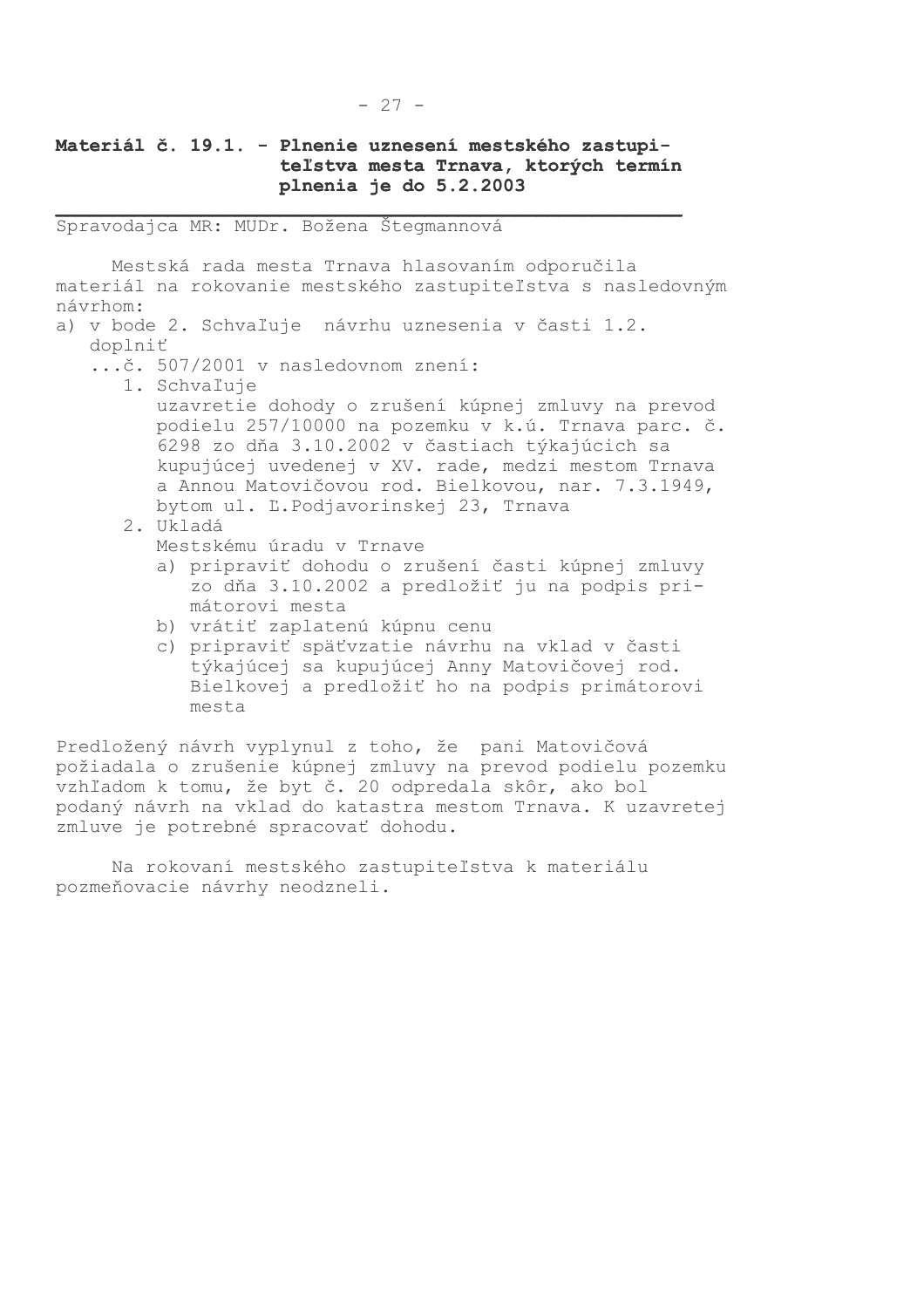Kontrolný súčet poslancov MZ: 25. Hlasovaním (25:0:0) boli prijaté odporúčania mestskej rady. Ing. Bošnák, primátor mesta - do návrhu uznesenia č. 507/2001 odporučil doplniť termín do 31.5.2003.

Hlasovaním (24:0:0) bolo prijaté uznesenie MZ č. 55.

#### Materiál č. 20.1. - Návrh na povolenie spracovania zmeny **ÚPN** mesta Trnava

Spravodajca MR: Ing. Vladimír Butko

Mestská rada hlasovaním odporučila materiál na rokovanie mestského zastupiteľstva bez pripomienok. Na rokovaní mestského zastupiteľstva k materiálu pripomienky neodzneli. Kontrolný súčet poslancov MZ: 23. Hlasovaním (22:1:0) bolo prijaté uznesenie MZ č. 56.

# Materiál č. 20.2. - Návrh na určenie kandidáta na vymenovanie do funkcie člena dozornej rady obchodnej spoločnosti Trnavatel spol.  $s$   $r.o.$

Ing. Bošnák, primátor mesta - v súlade s ustanoveniami  $$11$  ods. 4 písm. k) zákona č. 369/1990 Zb. o obecnom zriadení v znení neskorších predpisov a Spoločenskej zmluvy o založení spoločnosti čl. XV. bodu 1) predložil návrh na zmenu člena dozornej rady za mesto Trnava. Mgr. Mariana Rozložníka, ktorý vo volebnom období 1999-2002 vykonával funkciu dlhodobo uvoľneného člena mestskej rady nahradí Ing. Ľudovít Daučo, ktorý bol do funkcie DUČMR zvolený pre volebné obdobie 2003-2006.

K materiálu pripomienky neboli vznesené. Kontrolný súčet poslancov MZ: 24.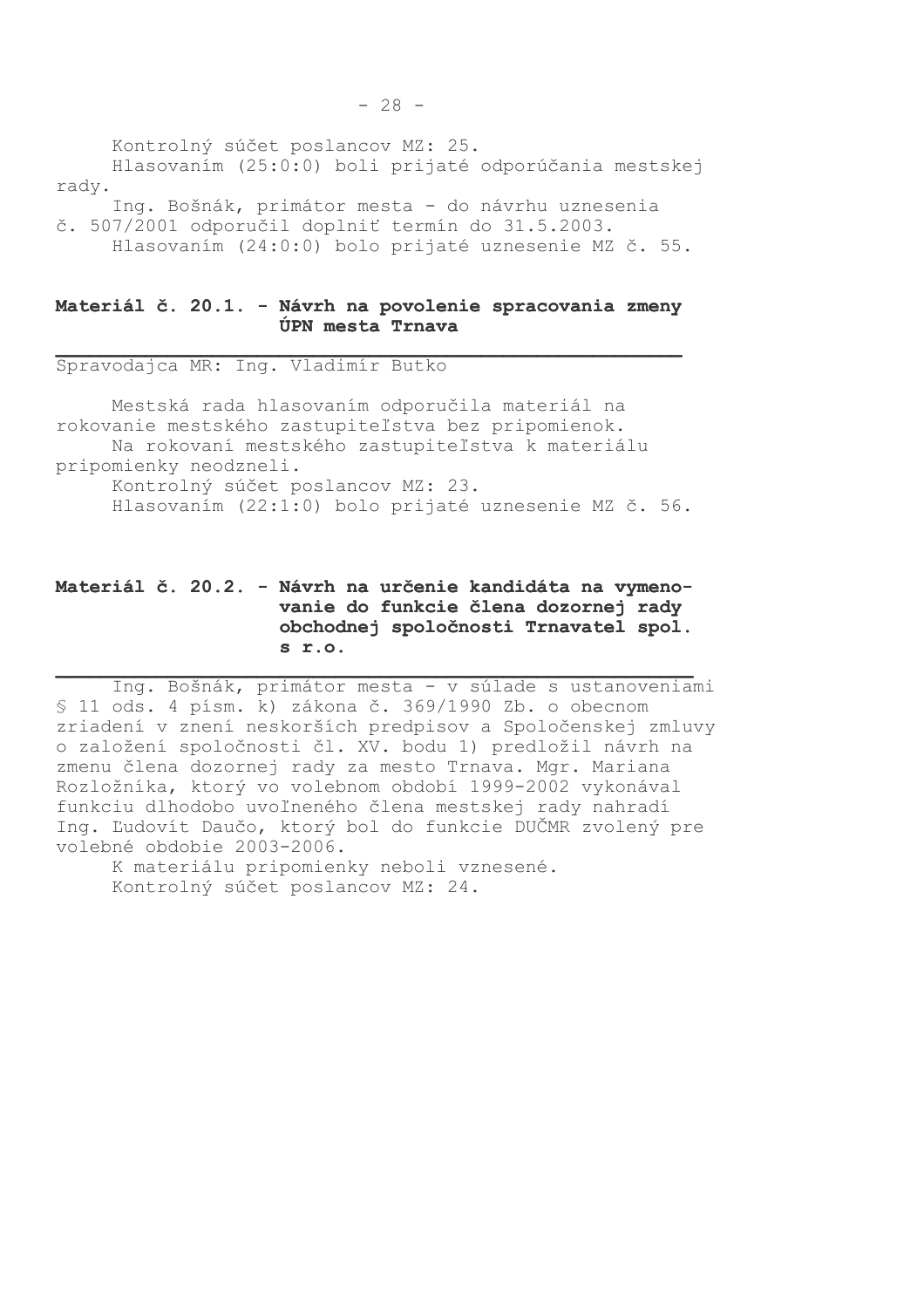Hlasovaním (21:0:3) bolo prijaté uznesenie MZ č. 57 v zmysle predloženého návrhu.

Ďalej v rámci bodu programu "r ô z n e" boli predložené ďalšie návrhy:

1. Ing. Bošnák, primátor mesta v súlade so zákonom č. 369/1990 Zb. o obecnom zriadení v znení neskorších predpisov §-u 11 ods. 4) písm. k) predložil návrh na zmenu členov dozornej rady spoločnosti MTT s.r.o. tak, že poslancov mestského zastupiteľstva volebného obdobia 1999-2002 Ing. Tibora Beňu a Ing. Dušana Belka nahradia: Ing. Ján Albert, bytom Trnava, J. Slottu 22 Ing. Jozef Tomek, bytom Trnava, Botanická 27.

Kontrolný súčet poslancov MZ: 24. Hlasovaním (23:0:1) bolo prijaté uznesenie MZ č. 58 v zmysle predloženého ústneho návrhu.

2. Ing. Bošnák, primátor mesta informoval prítomných o činnosti spoločnosti s r.o. Trnavainvest pri zabezpečovaní významnej investície v lokalite Trnava-juh. Spoločnosť bola založená mestom Trnava za účelom zabezpečovania majetko--právneho vysporiadania pozemkov v lokalite, v ktorej príde k realizácii priemyselného parku. V septembri 2003 bude predaný obchodný podiel koncernu PSA a spoločnosť bude pokračovať vo výstavbe automobilového závodu. Vytvorená by bola ďalšia spoločnosť napr. Trnavainvest 2, ktorá by prevzala záväzky, ktoré neprejdú na PSA napr. komunikácie, inžinierske siete, ktoré sa budú realizovať v rokoch  $2004 - 2005$ . Zároveň podal návrh na výmenu konateľa za mesto Trnava Inq.

Butka, ktorého nahradia dvaja konatelia navrhovaní Ministerstvom hospodárstva SR - Ing. Peter Lukáč a Ing. Milan Jankura.

A tiež i na zmenu dvoch členov dozornej rady, kde pána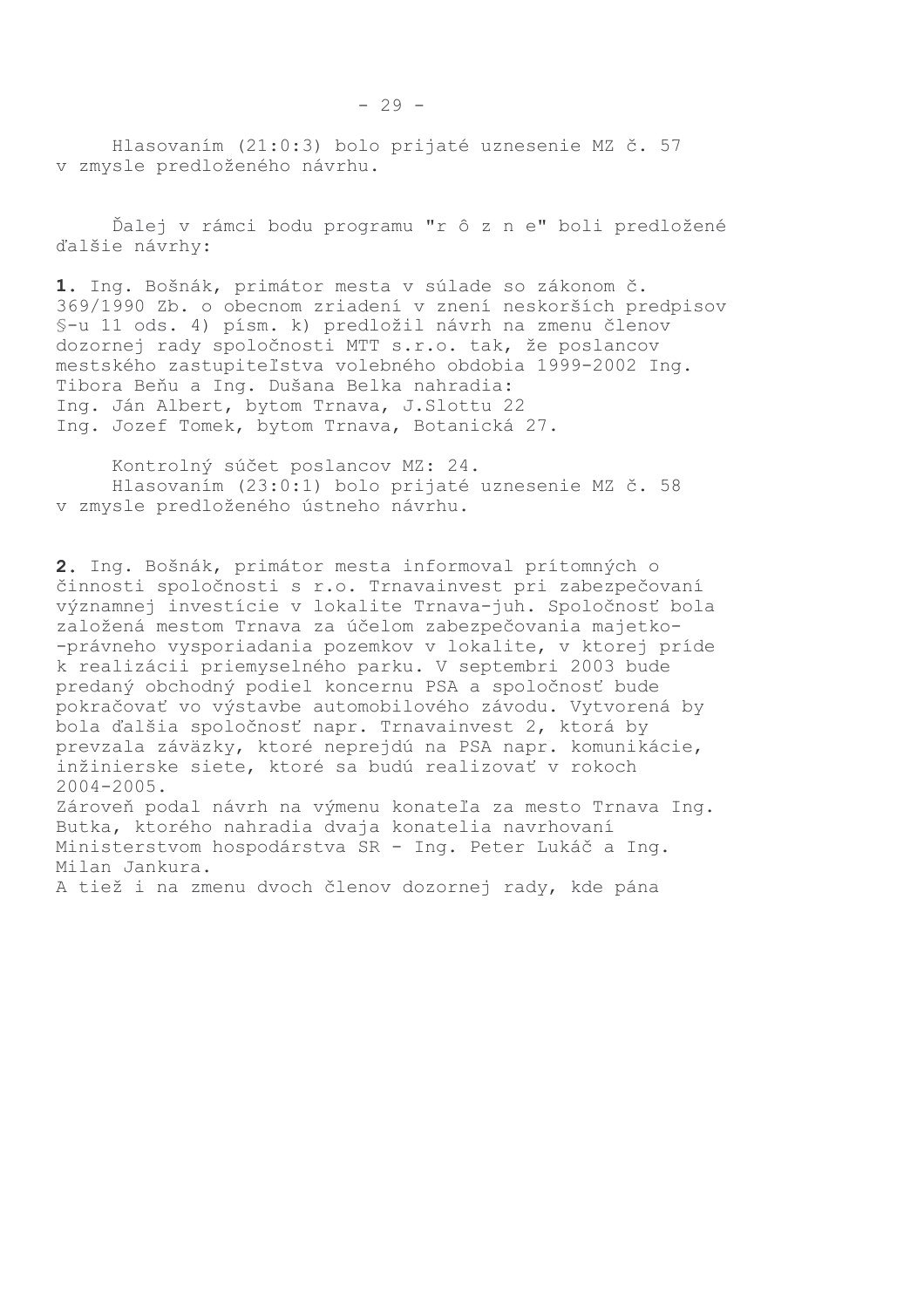Čechoviča a JUDr. Tomašovičovú nahradia dvaja členovia navrhovaní Ministerstvom hospodárstva SR - Mária Suranová a Karol Forgáč. V zmysle svojho ústneho návrhu odporučil prijať uznesenie v nasledovnom znení: Mestské zastupiteľstvo mesta Trnava po prerokovaní: 1. Berie na vedomie ústnu informáciu primátora mesta o činnosti Trnavainvest s.r.o. pri zabezpečovaní významnej investície v lokalite Trnava-juh 2. Súhlasí s výmenou konateľa Ing. Vladimíra Butka, navrhovaného mestom Trnava, za dvoch konateľov navrhovaných MH SR - Inq. Peter Lukáč a Ing. Milan Jankura 3. Súhlasí s výmenou dvoch členov dozornej rady Eduarda Čechoviča a JUDr. Jany Tomašovičovej navrhovaných mestom Trnava, za dvoch členov dozornej rady navrhovaných MH SR - Mária Suranová a Karol Forgáč.

Pozmeňovacie návrhy neboli vznesené. Kontrolný súčet poslancov MZ: 24. Hlasovaním (22:0:2) bolo prijaté uznesenie MZ č. 59.

#### V zmysle schváleného programu rokovania nasledovali interpelácie poslancov mestského zastupiteľstva:

MUDr. Martin Heriban  $\check{c}$ . 1 - z dôvodu rýchleho prejazdu áut žiadal umiestniť dva spomaľovače na MK Saleziánska

Jaroslav Kralčák  $\check{c}$ . 2 - konštatoval, že 20.11.2001 VMČ Prednádražie žiadal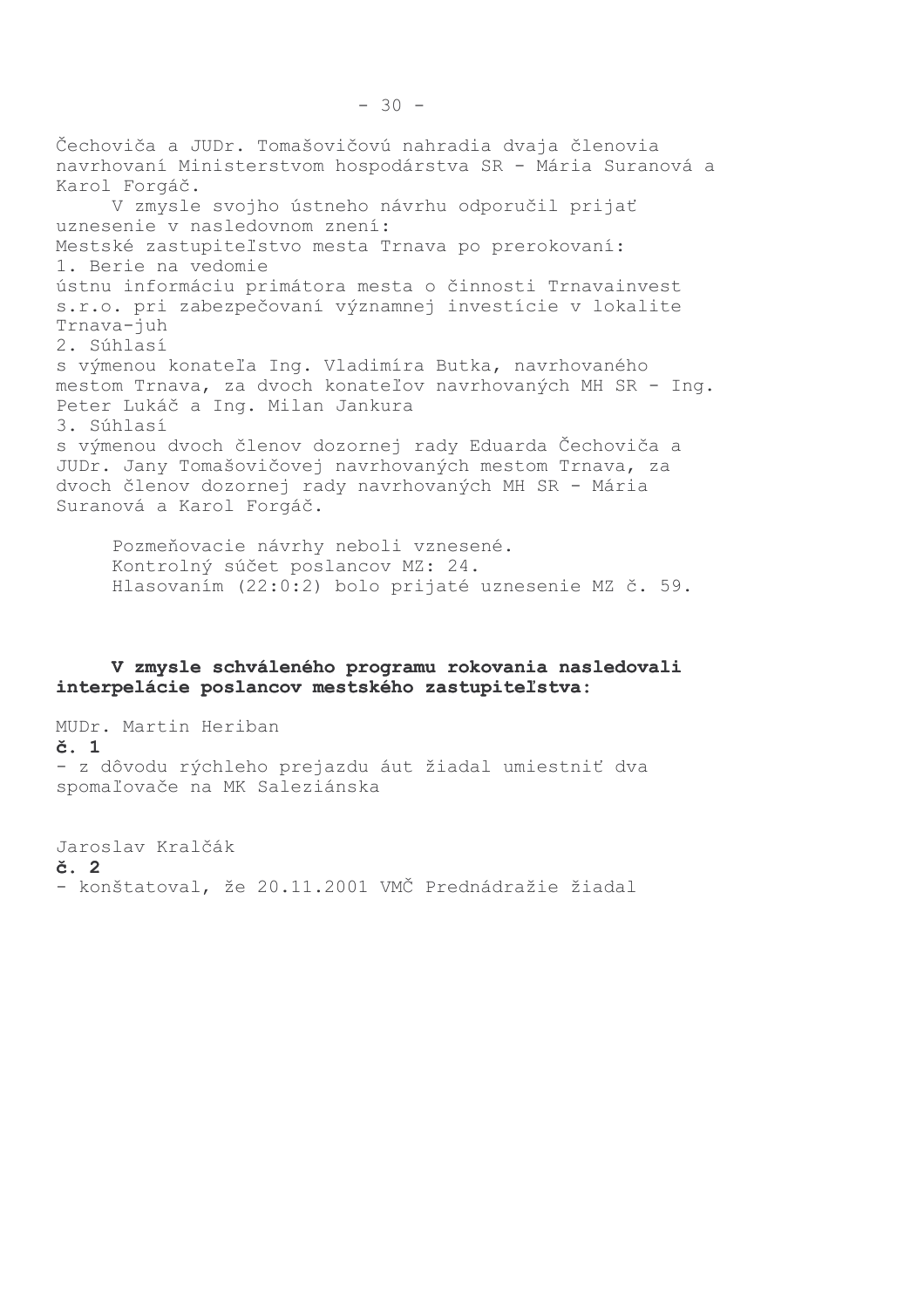osadenie spomaľovača na MK Mozartova, pred obytným blokom č. 11 - odpoveď obdržal 7.1.2002, že vybudovanie spomaľovača je podmienené súhlasom OR PZ ODI Trnava - v prípade, ak bude požiadavka schválená, realizácia bude zabezpečená do konca 1. polovice roka 2002 - 3.9.2002 opätovne žiadal informáciu, prečo k realizácii nedošlo, avšak doteraz nedostal žiadne vyjadrenie č. 3 - 15.1.2003 o 22.45 hod. bola privolaná hliadka MsP do Hotela Nukleon, kde sa vo festibule voľne pohyboval pes pitbul bez majiteľa - príslušníci MsP psa amatérskym spôsobom vylákali z objektu a nechali ho voľne odísť - žiadal vyjadrenie, prečo sa nepostupovalo podľa VZN č. 78 čl. 7 ods. 1, prečo nebola použitá narkotizačná zbraň a pes nebol odchytený - žiadal nápravu Ing. Tomáš Báňas  $\check{c}$ . 4 - pasáž medzi ulicou Kollárova a Ľ.Podjavorinskej bola uzatvorená i napriek nesúhlasu VMČ - žiadal o prešetrenie či firma, ktorá zrealizovala uzatvorenie pasáže konala s príslušnými ustanoveniami - vec žiadal došetriť a vyriešiť k spokojnosti občanov z ul. L.Podjavorinskej

# č. 5

- žiadal informáciu o plánoch na rekonštrukciu križovatky pri Bernolákovej bráne

Ján Žitňanský  $\check{c}$ . 6 - zabezpečiť odstránenie už niekoľko mesiacov odparkovaného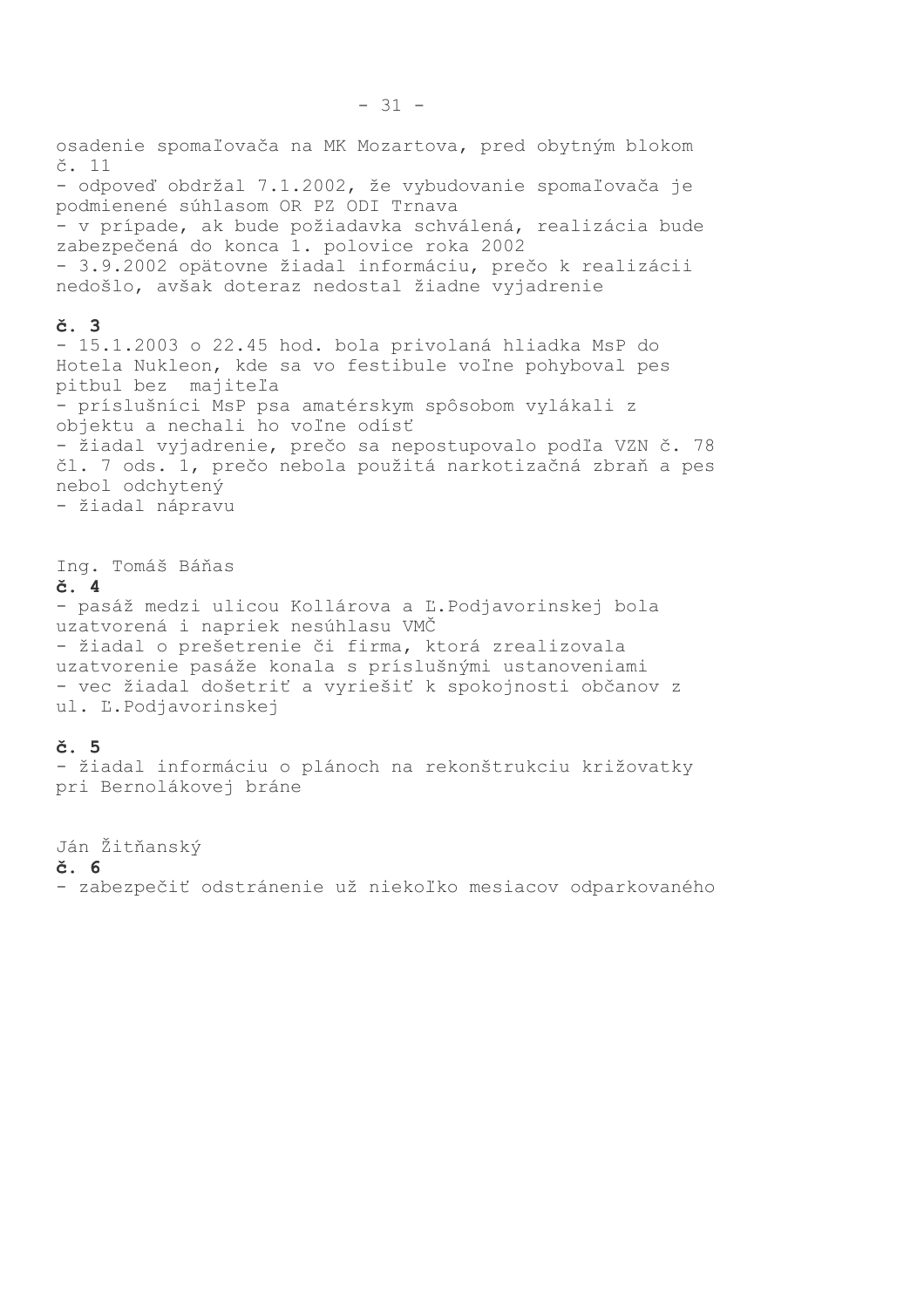vozidla (kolotoč) na odstavnom páse na ul. Hospodárskej (oproti bývalej konzervárni)

# $\check{c}$ . 7

- žiadal nápravu vo veci pohybujúcich sa bezdomovcov v blízkosti Trnavskej univerzity, ktorí znečisťujú najbližšie okolie a svojím správaním obťažujú študentov

#### č. 8

- riešiť naďalej pretrvávajúci zápach z kanalizácie na Saleziánskej ulici

Ing. Karol Kunovský

#### č. 9

- poukázal na využívanie telocvične v Areáli zdravia Modranka základnou školou, ktorá nemá svoju vlastnú telocvičňu - ročný poplatok činí cca 35.000,- Sk, preto sa zaujímal, či by sa záležitosť nedala riešiť len zmluvne, keď mesto je zriaďovateľom obidvoch zariadení

Interpelácie odovzdané v písomnej forme:

MUDr. Gabriel Pavelek

#### $\check{c}$ . 10

- vykonať výrub stromu - višne na Strednej ulici pred domom č. 28 (majiteľ Rusnák) - strom je starý, napadnutý škodcami, zasahuje koreňovou sústavou do chodníka - majiteľ domu ako náhradu vysadil v zelenom páse pred domom 3 ks náhradných drevín

#### č. 11

- prerokovať s prevádzkovateľom MHD úpravu zastávok MHD na Bratislavskej ceste v zmysle nákresu - zriadiť zastávku obojsmerne v blízkosti križovatky Bratislavská-Gorkého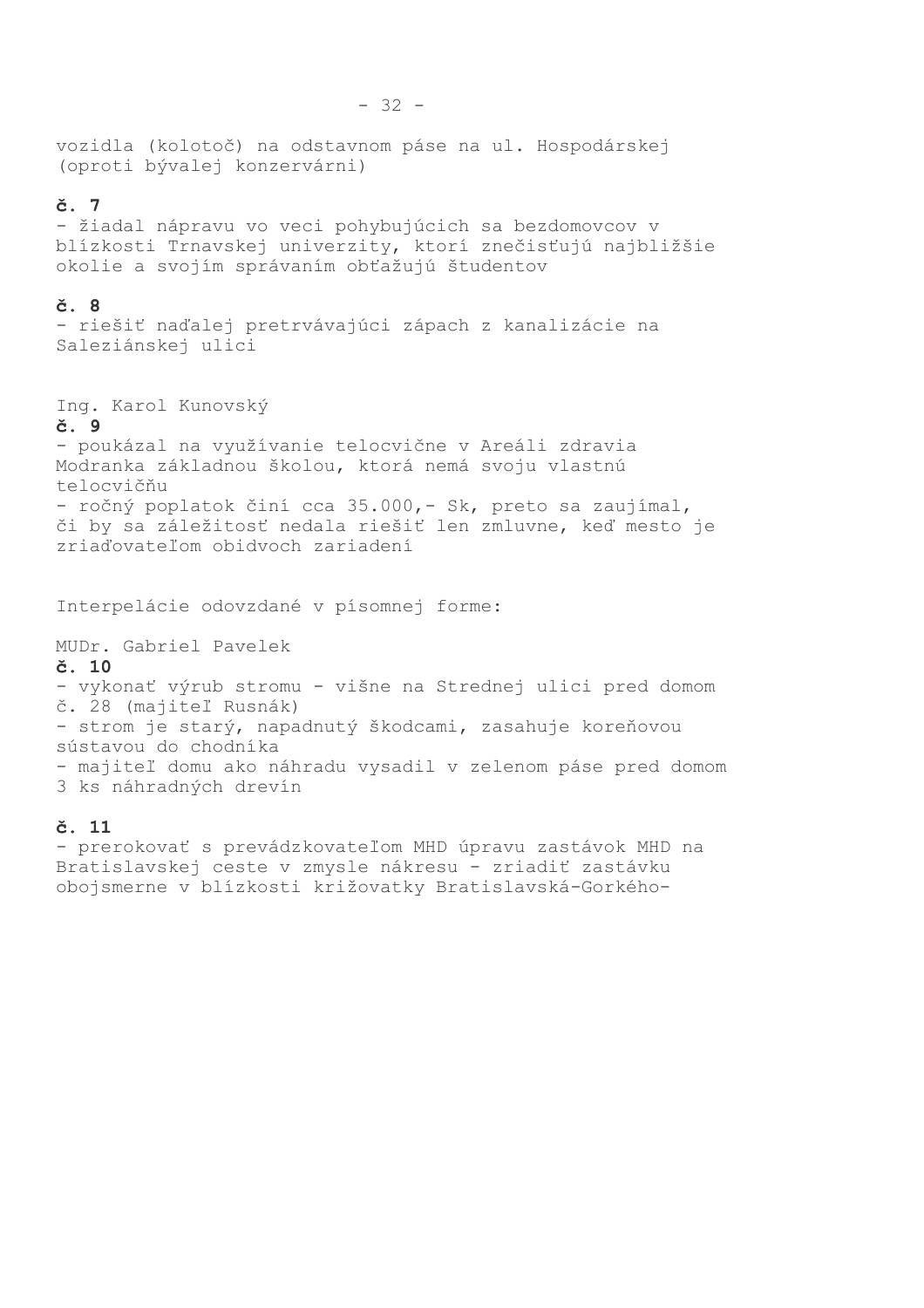-Petzvalova, čím by sa umožnil príchod do školy žiakom SOU strojárskeho mimo ulicu Coburgova, kde sú neustále obťažovaní tam bývajúcou skupinou obyvateľov.

Na niektoré interpelácie poslancov mestského zastupiteľstva bolo odpovedané priamo na rokovaní:

Odpoveď na interpeláciu č. 4

Ing. Miterková, vedúca odboru životného prostredia MsÚ: Vlastník stavby požiadal o uzatvorenie pasáže a osadenie brány. Preukázal sa listom vlastníctva a svoju žiadosť zdôvodnil poškodzovaním objektu. Na liste vlastníctva nebolo uvádzané žiadne vecné bremeno na právo prechodu. Ohlásenie drobnej stavby bolo pred 2 rokmi schválené, avšak k samotnej realizácii prišlo až v súčasnosti. Daná záležitosť je v súlade so stavebným zákonom.

Odpoveď na interpeláciu č. 5

Ing. Bošnák, primátor mesta:

V rozpočte mesta bola pripravená záležitosť svetelnej signalizácie s tým, že bude zároveň riešená ul. Študentská a priamo mostné teleso cez vodný tok Trnávka (ktoré sú vlastníctvom mesta). MK Hospodárska je však vo vlastníctve štátu - SSC, ktorá by mala byť i investorom rekonštrukcie. Vec je v štádiu rokovania.

Odpoveď na interpeláciu č. 8 Ing. Štefan Bošnák, primátor mesta: V danej veci sa pristúpi k prísnejším opatreniam. Pretože spoločnosť Amylum Slovakia vypúšťa "na čierno" látky, ktoré tento zápach spôsobujú. Záležitosť sa bude musieť riešiť vybudovaním osobitného prívodu na ČOV.

Odpoveď na interpeláciu č. 9 Ing. Štefan Bošnák, primátor mesta: